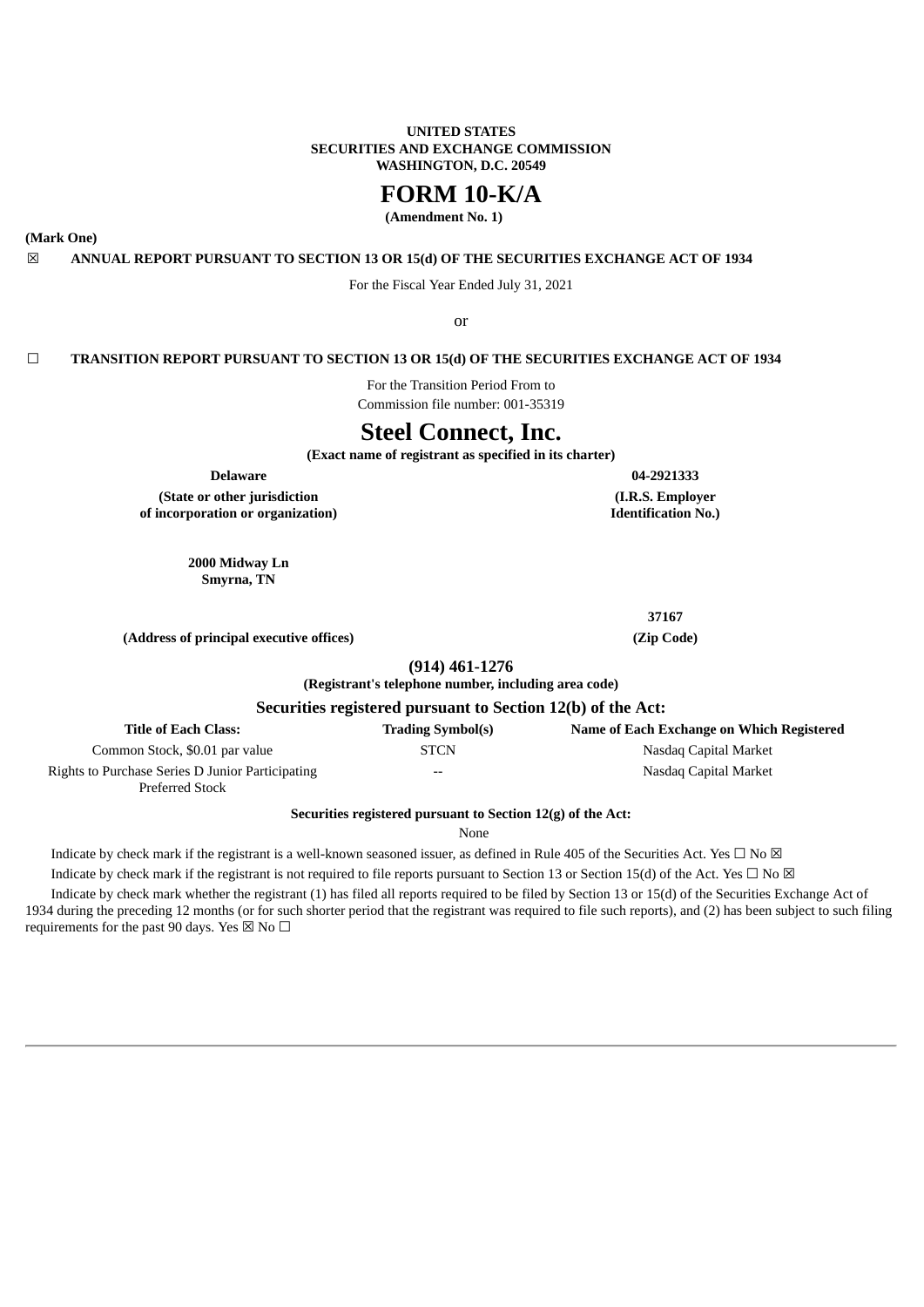Indicate by check mark whether the registrant has submitted electronically every Interactive Data File required to be submitted pursuant to Rule 405 of Regulation S-T (§232.405 of this chapter) during the preceding 12 months (or for such shorter period that the registrant was required to submit such files). Yes  $\boxtimes$  No  $\square$ 

Indicate by check mark whether the registrant is a large accelerated filer, an accelerated filer, a non-accelerated filer, a smaller reporting company or an emerging growth company. See the definitions of "large accelerated filer," "accelerated filer," "smaller reporting company" and "emerging growth company" in Rule 12b-2 of the Exchange Act.

| Large accelerated filer |   | Accelerated filer         |   |
|-------------------------|---|---------------------------|---|
| Non-accelerated filer   | 冈 | Smaller reporting company | ⊠ |
|                         |   | Emerging growth company   |   |

If an emerging growth company, indicate by check mark if the registrant has elected not to use the extended transition period for complying with any new or revised financial accounting standards provided pursuant to Section 13(a) of the Exchange Act.  $\Box$ 

Indicate by check mark whether the registrant has filed a report on and attestation to its management's assessment of the effectiveness of its internal control over financial reporting under Section 404(b) of the Sarbanes-Oxley Act (15 U.S.C. 7262(b)) by the registered public accounting firm that prepared or issued its audit report. Yes  $\square$  No  $\boxtimes$ 

Indicate by check mark whether the registrant is a shell company (as defined in Rule 12b-2 of the Act). Yes  $\Box$  No  $\boxtimes$ 

The aggregate market value of the Registrant's common stock held by non-affiliates of the Registrant computed with reference to the price at which the common stock was last sold as of the last business day of the Registrant's most recently completed second fiscal quarter was \$68.0 million.

On November 1, 2021, the Registrant had 60,437,654 outstanding shares of common stock, \$0.01 par value.

## **DOCUMENTS INCORPORATED BY REFERENCE**

None.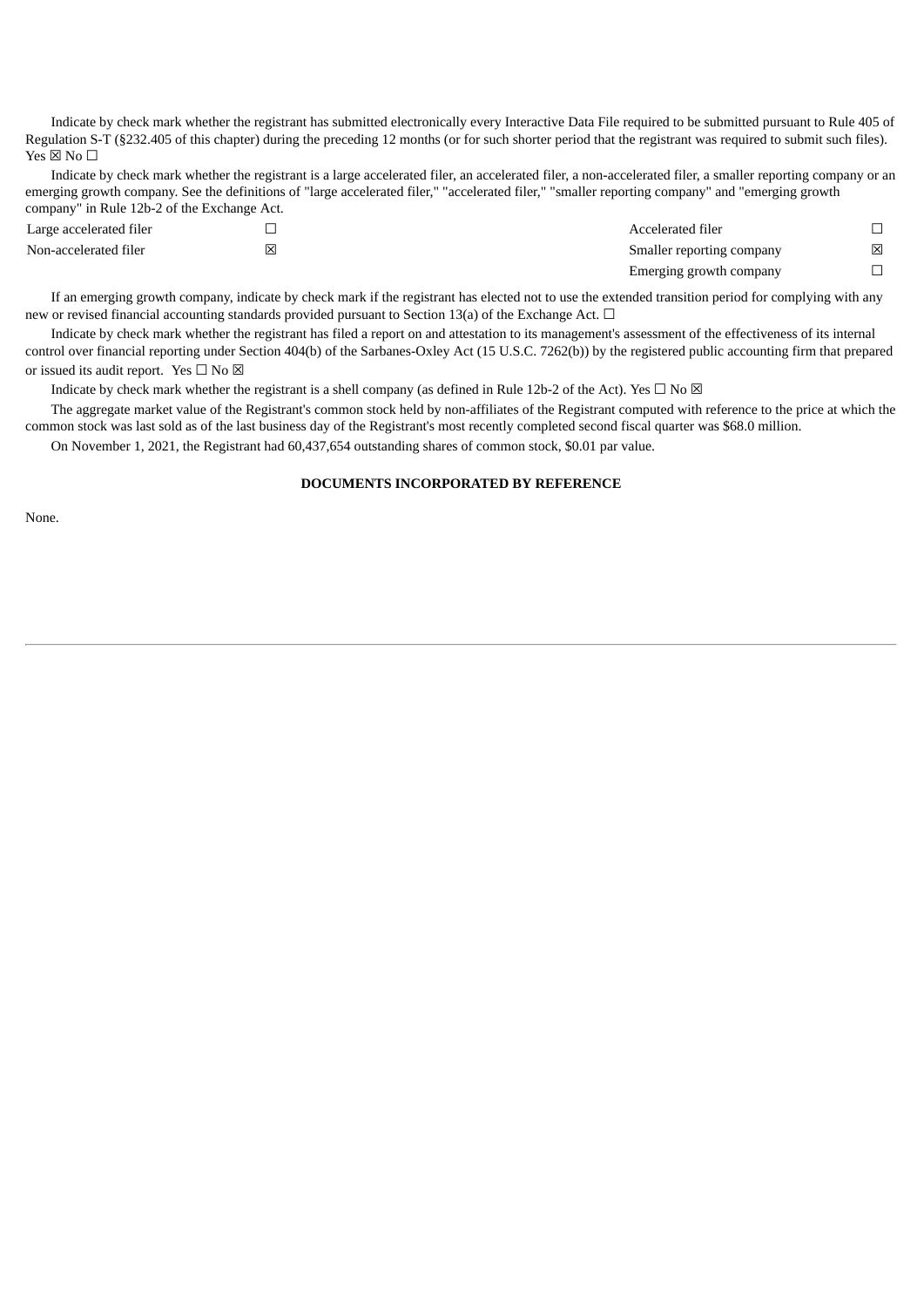## **EXPLANATORY NOTE**

The purpose of this Amendment No. 1 (the "Amendment") to the Annual Report on Form 10-K of Steel Connect, Inc. (the "Company") for the year ended July 31, 2021 ("Fiscal 2021"), filed with the Securities and Exchange Commission (the "SEC") on October 29, 2021 (the "Original Form 10- K"), is to include the information required by Part III, Items 10 through 14. This information was previously omitted from the Original Form 10-K in reliance on General Instruction G to Form 10-K, which provides that registrants may incorporate by reference certain information from a definitive proxy statement prepared in connection with the election of directors and filed no later than 120 days after an issuer's fiscal year end. The Company has determined to include such Part III information by amendment of the Original Form 10-K rather than incorporation by reference to a proxy statement. Accordingly, Part III of the Original Form 10-K is hereby amended and restated as set forth below.

In addition, in accordance with Rule 12b-15 under the Securities Exchange Act of 1934, as amended (the "Exchange Act"), Item 15 of Part IV of the Original Form 10-K is hereby amended to include as Exhibits 31.3 and 31.4 the certifications required under Section 302 of the Sarbanes-Oxley Act of 2002.

Except as described above, no other changes have been made to the Original Form 10-K. This Amendment does not affect any other section of the Original Form 10-K and speaks as of the filing date of the Original Form 10‑K. Among other things, forward-looking statements made in the Original Form 10-K have not been revised to reflect events that occurred or facts that became known to us after the filing of the Original Form 10-K, and such forward-looking statements should be read in their historical context. Accordingly, this Amendment should be read in conjunction with the Company's other filings made with the SEC subsequent to the filing of the Original Form 10-K.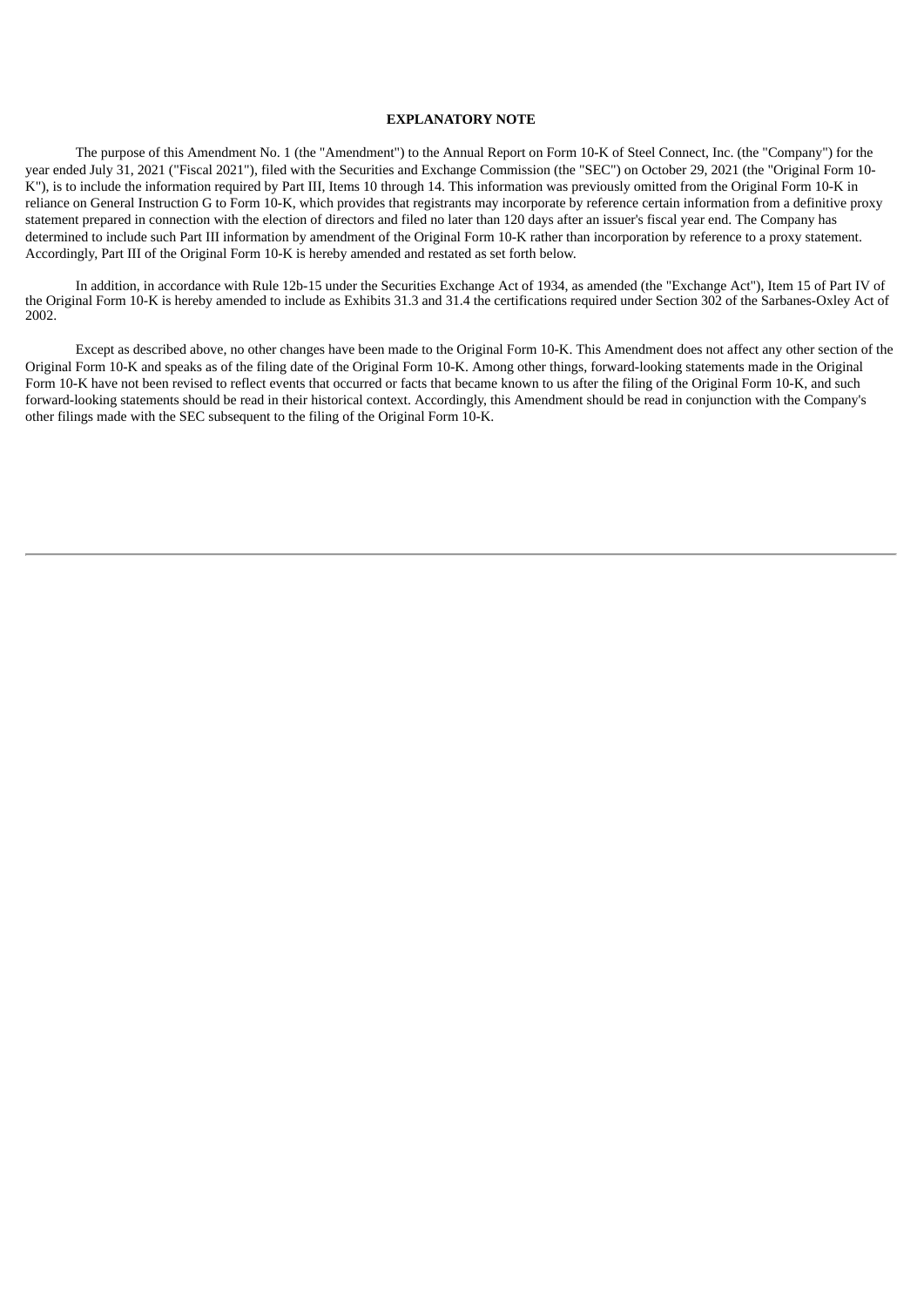## **TABLE OF CONTENTS**

**Item** experience that the contract of the contract of the contract of the contract of the contract of the contract of the contract of the contract of the contract of the contract of the contract of the contract of the con

## **[PART](#page-0-0) III**

| 10. | Directors, Executive Officers and Corporate Governance                                         | 2  |
|-----|------------------------------------------------------------------------------------------------|----|
| 11. | <b>Executive Compensation</b>                                                                  | 7  |
| 12. | Security Ownership of Certain Beneficial Owners and Management and Related Stockholder Matters | 12 |
| 13. | Certain Relationships and Related Transactions, and Director Independence                      | 16 |
| 14. | Principal Accounting Fees and Services                                                         | 20 |
|     | <b>PART IV</b>                                                                                 |    |
| 15. | <b>Exhibits and Financial Statement Schedules</b>                                              | 21 |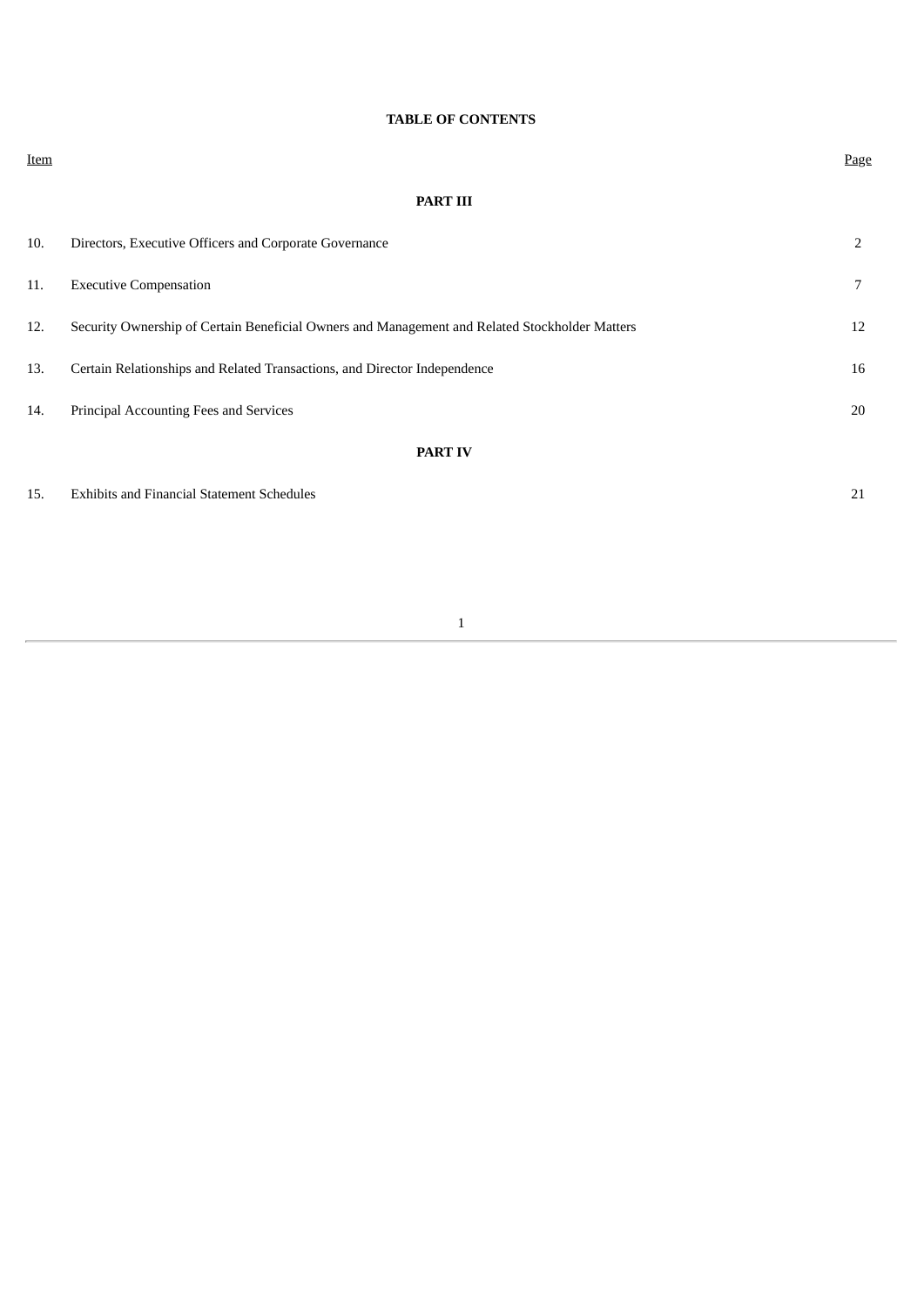### **PART III**

## **ITEM 10. DIRECTORS, EXECUTIVE OFFICERS AND CORPORATE GOVERNANCE**

#### **Information About our Directors**

Set forth below are the names and ages of the directors ("Directors") of the Company and their principal occupations at present and for the past five years. Our Board of Directors (the "Board") currently has seven members and is divided into three classes, with a class of Directors elected each year for a three-year term. No family relationships exist between any Directors or executive officers, as such term is defined in Item 401 of Regulation S-K promulgated under the Exchange Act.

| <b>Name</b>                          | Age <sup>+</sup> | <b>Current Position with the Company</b>                                 | <b>Director Since</b> |
|--------------------------------------|------------------|--------------------------------------------------------------------------|-----------------------|
| Warren G. Lichtenstein               | 56               | Class I Director, Interim Chief Executive Officer and Executive Chairman | <b>March 2013</b>     |
| Glen M. Kassan                       | 78               | Class I Director, Vice Chairman                                          | <b>March 2013</b>     |
| Jack L. Howard                       | 60               | Class II Director                                                        | December 2017         |
| *Maria U. Molland <sup>(1)(3)</sup>  | 47               | Class II Director                                                        | December 2019         |
| *Jeffrey J. Fenton <sup>(1)(2)</sup> | 64               | Class III Director                                                       | November 2010         |
| *Jeffrey S. Wald $^{(2)(3)}$         | 47               | Class III Director                                                       | February 2012         |
| *Renata Simril <sup>(2)</sup>        | 53               | Class III Director                                                       | October 2020          |

## *As of November 15, 2021.* **+**

\*Independent

(1) Member of Organization and Compensation Committee (the "Compensation Committee").

(2) Member of Audit Committee.

(3) Member of Nominating and Corporate Governance Committee (the "Governance Committee").

As used below, the term "2021 Annual Meeting of Stockholders" refers to the annual meeting of stockholders to be held after the fiscal year ended July 31, 2021, the term "2022 Annual Meeting of Stockholders" refers to the annual meeting of stockholders to be held after the fiscal year ending July 31, 2022 ("Fiscal 2022") and the term "2023 Annual Meeting of Stockholders" refers to the annual meeting of stockholders to be held after the fiscal year ending July 31, 2023.

## *Class I Directors Continuing in Office until the 2021 Annual Meeting of Stockholders*

**Warren G. Lichtenstein**. Mr. Lichtenstein has served as the Chairman of the Board and as a Director of the Company since March 2013, and as its Executive Chairman since June 2016. Effective December 4, 2018, Mr. Lichtenstein assumed the additional role of Interim Chief Executive Officer of the Company. Mr. Lichtenstein had previously served as the Company's Interim Chief Executive Officer from March 2016 until June 2016. Mr. Lichtenstein has served as Executive Chairman of the Board of Steel Partners Holdings GP Inc. ("Steel Holdings GP") since February 2013 and had previously served as Chief Executive Officer and Chairman from July 2009 to February 2013. Steel Holdings GP is the general partner of Steel Partners Holdings L.P. ("Steel Holdings"), a diversified holding company listed on the New York Stock Exchange that engages in multiple businesses. Mr. Lichtenstein has been associated with Steel Holdings and its predecessors and affiliates since 1990. He previously served as Chairman of the Board of Handy & Harman Ltd. ("HNH"), a wholly-owned subsidiary of Steel Holdings and a company previously listed on the Nasdaq Stock Market ("NASDAQ"). Mr. Lichtenstein has served as a director of Aerojet Rocketdyne Holdings, Inc., a manufacturer of aerospace and defense products with a real estate business segment, since March 2008, as the Chairman of the board from March 2013 to June 2016, and currently serves as Executive Chairman since June 2016. Mr. Lichtenstein served as a director of Steel Excel Inc. ("Steel Excel"), a diversified holding company and wholly-owned subsidiary of Steel Holdings and a previously Nasdaq-listed company from October 2010 until April 2021. Mr. Lichtenstein served as a director of SL Industries, Inc.

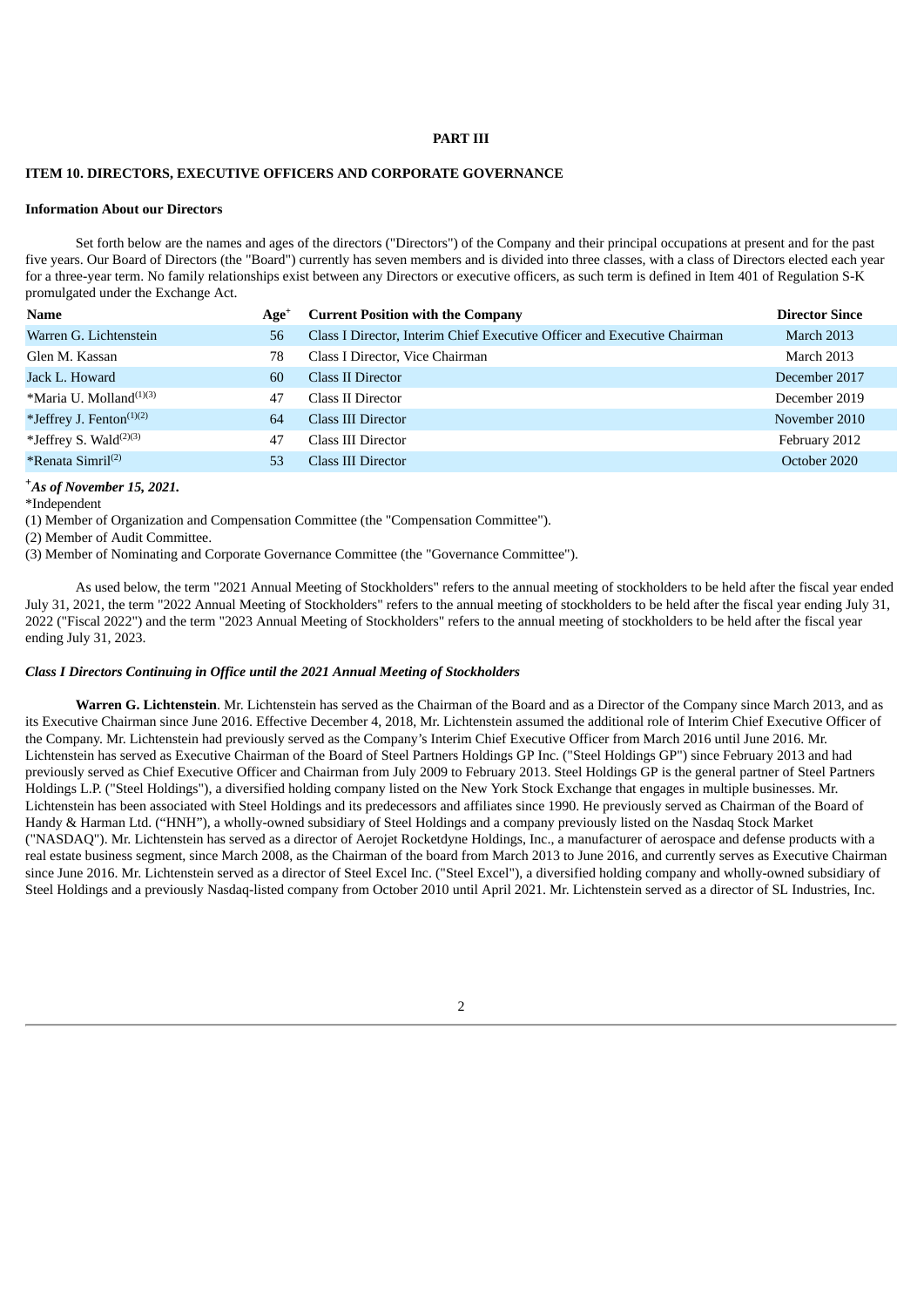("SLI"), a company that designs, manufactures and markets power electronics, motion control, power protection, power quality electromagnetic and specialized communication equipment, from March 2010 until it was acquired by HNH in June 2016. SLI was listed on the New York Stock Exchange until its acquisition as a wholly-owned subsidiary of Steel Holdings. Mr. Lichtenstein is also a director of the Steel Partners Foundation and of the Federal Law Enforcement Foundation. Mr. Lichtenstein studied at Tulane University and the University of Pennsylvania, where he received a Bachelor of Arts in Economics. Mr. Lichtenstein brings to the Board extensive experience in corporate finance, executive management and investing, deep knowledge from serving as a director and advisor to a diverse group of public companies and significant operations experience in manufacturing, aerospace, defense, banking and the Steel Business System (the methodology used by Steel Holdings to invest and to manage its businesses).

**Glen M. Kassan**. Mr. Kassan has served as a Director of the Company since March 2013 and as its Vice Chairman since May 2014. He served as the Company's Chief Administrative Officer from May 2014 until January 2015. Mr. Kassan served as a director of HNH from July 2005 until May 2015 and as HNH's Vice Chairman of the board from October 2005 until May 2015. He served as HNH's Chief Executive Officer from October 2005 until December 2012. He has been associated with Steel Holdings and its affiliates since August 1999, and is currently an employee of Steel Services, Ltd. ("Steel Services"). Steel Services is an indirect wholly-owned subsidiary of Steel Holdings. He served as the Vice President, Chief Financial Officer and Secretary of a predecessor entity of Steel Holdings from June 2000 to April 2007. He served as a director of SLI from January 2002, and its Chairman of the board from May 2008, until SLI was acquired by HNH in June 2016. He previously served as SLI's Vice Chairman of the board from August 2005 to May 2008, its President from February 2002 to August 2005, its interim Chief Executive Officer in June 2010 and its interim Chief Financial Officer from June 2010 to August 2010. Mr. Kassan brings to the Board his years of experience and record of success in leadership positions in industrial and other public companies having attributes similar to the Company, as well as the expertise in capital markets and corporate finance.

## *Class II Directors Continuing in Office until the 2022 Annual Meeting of Stockholders*

**Jack L. Howard**. Mr. Howard has served as a Director of the Company since December 2017. He has served as President of Steel Holdings since July 15, 2009, and has been a member of Steel Holdings' board of directors since October 2011. Mr. Howard also served as the Assistant Secretary of Steel Holdings from July 2009 until September 2011 and as Secretary from September 2011 until January 2012. Mr. Howard has been associated with Steel Holdings and its predecessors and affiliates since 1993. Mr. Howard has been a director of HNH since July 2005 and previously served as Vice Chairman of the HNH board and as HNH's Principal Executive Officer. Mr. Howard has been a director of Steel Excel since December 2007 and previously served as Vice Chairman of the Steel Excel Board and Principal Executive Officer of Steel Excel. Since February 2018, Mr. Howard has been the Executive Chairman of WebBank, a state-chartered industrial bank and wholly-owned subsidiary of Steel Holdings. He is the President of SP General Services, LLC, an affiliate of Steel Holdings. Mr. Howard graduated from the University of Oregon with a Bachelor's Degree in Finance. Mr. Howard brings to the Board managerial and investing experience in a broad range of businesses, as well as his service on the boards of directors and committees of both public and private companies.

**Maria U. Molland**. Ms. Molland has served as a Director of the Company since December 2019. Ms. Molland has been the Chief Executive Officer and director of Thinx Inc., a feminine hygiene company, since July 2017. Prior to her current position, Ms. Molland was the Chief Executive Officer and Founder of M Squared Digital Consulting, a professional services firm focused on strategy execution, from September 2013 to January 2016 and from January 2017 to July 2017. Between January 2016 and December 2016, Ms. Molland co-founded Splacer, an online platform and marketplace for people to list, discover, and book short-term spaces for unique event experiences. From April 2012 to August 2013, Ms. Molland was the Chief European Officer for Fab.com, an e-commerce company. She began her business career as an analyst with Volpe Brown Whelan & Company, a private technology investment bank. Ms. Molland graduated from Northwestern University with a Bachelor's Degree in Economics in 1996 and received her Master of Business Administration from Harvard Business School in 2002. She has held several positions over the years in the Internet and digital media industries. Ms. Molland brings to the Board significant business and leadership experience.

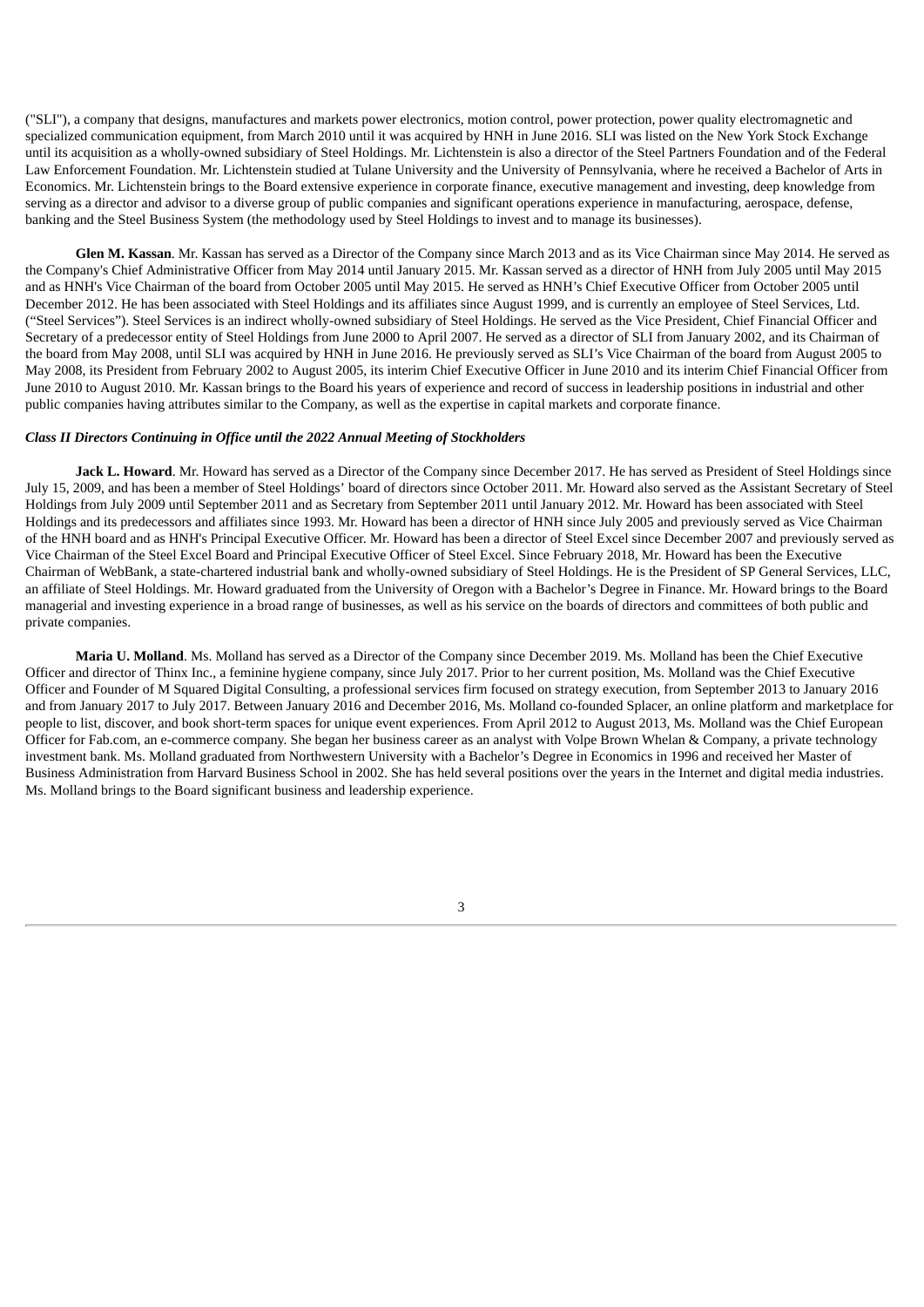## *Class III Director Nominees Continuing in Office until the 2023 Annual Meeting of Stockholders*

**Jeffrey J. Fenton**. Mr. Fenton has served as a Director of the Company since November 2010. Mr. Fenton was initially appointed to the Board pursuant to a Settlement Agreement among the Company, LCV Capital Management, LLC, Raging Capital Management, LLC and certain of their affiliates, dated October 20, 2010. In January 2013, he was appointed as Senior Vice President, Business Development of United Rentals, Inc., a construction and industrial equipment rental company. Since March 2004, Mr. Fenton has served as a Principal of Devonshire Advisors LLC, an advisory services firm. From March 2004 to April 2008, Mr. Fenton also served as Senior Advisor to Cerberus Capital Management L.P., a leading private investment firm. Mr. Fenton served as a director of Bluelinx Holdings Inc., Formica Corporation, IAP Worldwide Services, Global Motorsports Group, Inc. and Transamerica Trailer Leasing Co. Mr. Fenton earned a Bachelor of Science degree in Mechanical Engineering from Northeastern University and a Master of Science degree in Management from Massachusetts Institute of Technology. Mr. Fenton brings to the Board significant finance, international business and leadership experience, having served as a senior advisor at a leading private investment firm as well as chief executive officer of a major industrial company.

**Jeffrey S. Wald**. Mr. Wald has served as a Director of the Company since February 2012. Mr. Wald was elected to the Board at the Company's 2011 annual meeting of stockholders after being nominated for election by Peerless Systems Corporation. From May 2010 until September 2020, Mr. Wald was the President, Chief Operating Officer and Chief Financial Officer of Work Market, Inc., an enterprise software platform that enables companies to manage their on-demand labor (sold to Automated Data Processing, Inc. in January 2018), and of which he was the Founder. From May 2008 to May 2010, Mr. Wald was a Managing Director at Barington Capital Group, L.P., an activist hedge fund manager. From March 2007 through May 2008, Mr. Wald was the Chief Operating Officer and Chief Financial Officer of Spinback, Inc., an internet commerce company (sold to Buddy Media Corporation), of which he is also the Founder. From January 2003 to March 2007, Mr. Wald was a Vice President at The GlenRock Group, a private equity firm which invests in undervalued, middle market companies as well as emerging and early stage companies. Earlier in his career, Mr. Wald held positions in the mergers and acquisitions department at J.P. Morgan Chase & Co., a multinational investment bank and financial services company. Mr. Wald is currently a director of CoStar Technologies, Inc., where he also serves on the Audit committee. From 2010 to 2012, Mr. Wald served as a director of Peerless Systems Corporation, and from 2009 to 2010 he served on the board of Register.com. Mr. Wald holds a Master of Business Administration from Harvard University and a Master of Science and Bachelor of Science from Cornell University. Mr. Wald brings to the Board substantial experience in the areas of venture capital, technology, principal investing and operations, as well as his knowledge of corporate governance, accounting and financial expertise.

**Renata Simril**. Ms. Simril has served as a Director of the Company since October 2020. Since January 2016, Ms. Simril has served as the President and Chief Executive Officer of the LA84 Foundation, a non-profit organization supporting youth sports and legacy of the 1984 Los Angeles Summer Olympic Games. Ms. Simril is also on the Board and Executive Committee of the Los Angeles Chamber of Commerce, the Board of the Los Angeles Sports and Entertainment Commission, the Board and Audit Committee of the *Los Angeles Dodgers* Foundation and on the leadership council of the Service of Humanity global movement. Before joining the LA84 Foundation, Ms. Simril served as Senior Vice President and Chief of Staff to the publisher of the Los Angeles Times from November 2014 to September 2015, where she oversaw staff operations and budgeting for the newsroom and business operations with over 900 employees. Her earlier career included three seasons with the Los Angeles Dodgers, a major league baseball team, where she served as Senior Vice President of External Affairs and managed the team's community relations and charitable foundation. Ms. Simril also worked for over a decade in real estate development with Jones Lang LaSalle Incorporated, a commercial real estate services company, Forest City Enterprise, a previously publicly traded commercial real estate company, and LCOR, Inc., a real estate investment and development firm, where she managed the acquisition, entitlement, finance and development of multi-million dollars projects. Ms. Simril has a Bachelor's Degree in Urban Studies from Loyola Marymount University and a Master's Degree in Real Estate Development from the University of Southern California. Ms. Simril brings to the Board more than 25 years of diversified experience in all areas of economic development policy, municipal finance, real estate finance and development, sports and philanthropy.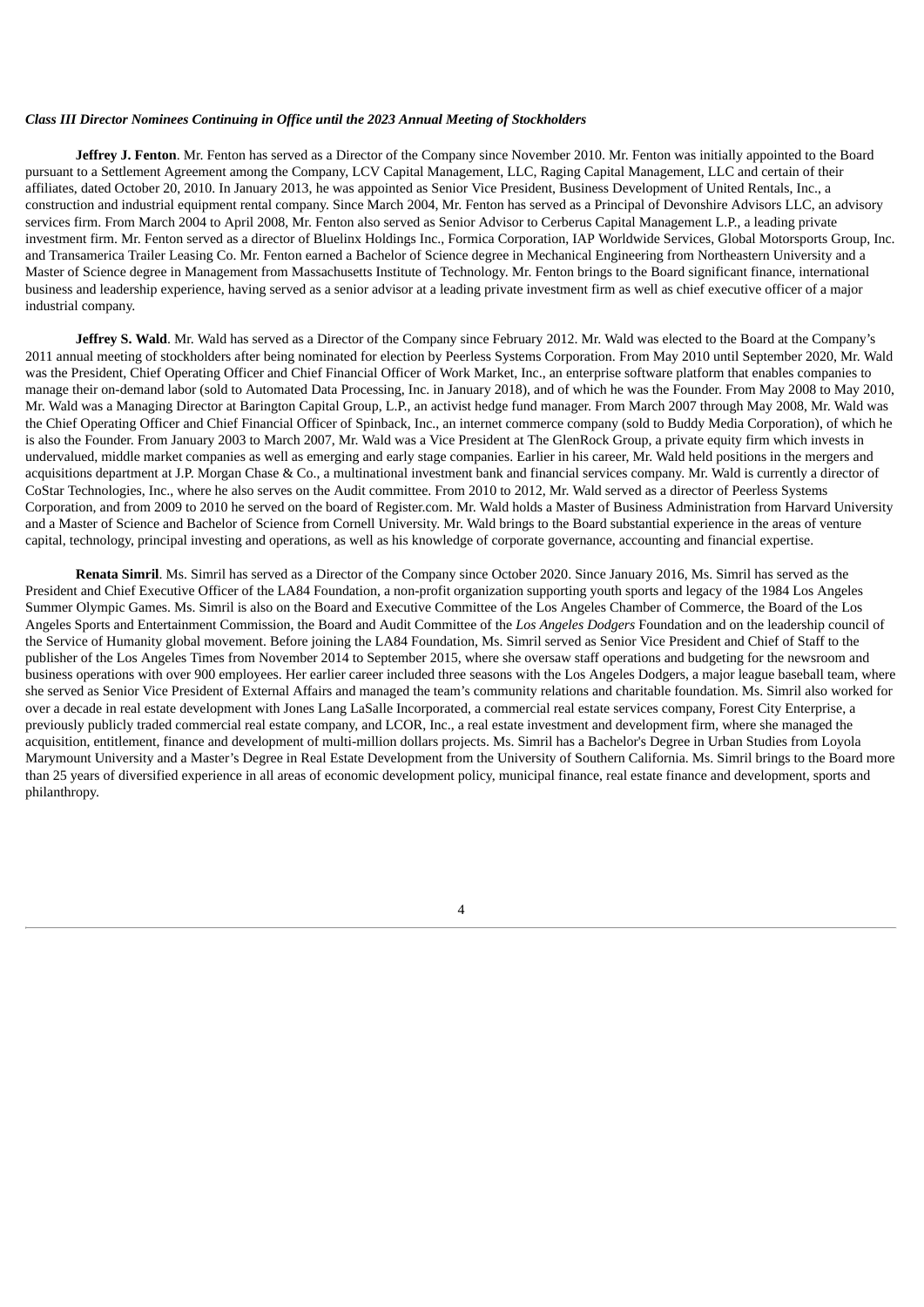## **Information About our Executive Officers**

Set forth below are the names and ages of the executive officers of the Company and their principal occupations at present and for the past five years. Our executive officers are elected annually by the Board and serve at the discretion of the Board.

| Name                         |    | Age <sup>+</sup> Position                                                       |
|------------------------------|----|---------------------------------------------------------------------------------|
| Warren G. Lichtenstein $(1)$ | 56 | Interim Chief Executive Officer, Director and Executive Chairman                |
| Jason Wong                   |    | Chief Financial Officer                                                         |
| Joseph B. Sherk              | 73 | Senior Vice President and Chief Accounting Officer                              |
| Fawaz Khalil                 | 52 | Chief Executive Officer of ModusLink Corporation ("ModusLink")                  |
| John Ashe                    | 54 | Chief Executive Officer of IWCO Direct Holdings, Inc. ("IWCO" or "IWCO Direct") |

## *As of November 15, 2021.* **+**

(1) Mr. Lichtenstein's biographical information is provided above in the section titled "*Class I Directors Continuing in Office until the 2021 Annual Meeting of Stockholders*."

**Jason Wong.** Mr. Wong has served as Chief Financial Officer of the Company since April 2021. Prior to his appointment, Mr. Wong was at Tiffany & Co., where he was the Vice President — Treasurer & Investor Relations beginning in April 2019, and Vice President — Treasurer, from March 2017 to April 2019. Prior to Tiffany & Co., Mr. Wong was with Newell Brands Inc./Jarden Corp. as the Chief Administrative Officer for Europe, from September 2015 to July 2016, and as Senior Vice President and Treasurer, from December 2004 to August 2015. Mr. Wong holds a Master in Business Administration from Columbia University, a Bachelor of Science in Economics and a Bachelor of Arts in Biological Bases of Behavior, both from the University of Pennsylvania.

**Joseph B. Sherk.** Mr. Sherk was appointed Senior Vice President and Chief Accounting Officer of the Company in November 2019. Mr. Sherk previously served as the Senior Vice President, Finance, Tax and Treasurer of the Company from June 2016 to November 2019 and as its Principal Financial Officer and Chief Accounting Officer from May 2014 through June 2016. Mr. Sherk also served as the Company's Vice President & Corporate Controller from December 2007 to May 2014. Prior to that, from January 2007 to December 2007, Mr. Sherk was Vice President, Corporate Controller & Chief Accounting Officer of WestPoint Home, International Inc., a textile company. From January 2006 to January 2007, Mr. Sherk served as Vice President, Business and Finance Transformation for United Rentals, Inc., a major rental equipment company. From September 2001 to January 2007, Mr. Sherk was the Vice President & Corporate Controller (Principal Accounting Officer) for United Rentals, Inc. Mr. Sherk served as the Vice President & Corporate Controller (Principal Accounting Officer) of Lafarge Corporation, a construction materials company from September 1998 to September 2001. Prior to that Mr. Sherk served as the Regional Vice President & Controller of Lafarge Construction Materials for Eastern Canada from January 1994 to September 1998. Mr. Sherk started his career with Arthur Andersen LLP. Mr. Sherk is a licensed Certified Public Accountant ("CPA") in the United States and Canada. He is a member of the American Institute of Certified Public Accountants ("AICPA") and the Chartered Professional Accountants of Ontario, Canada. Mr. Sherk holds a Bachelor of Commerce degree from St. Mary's University in Halifax, Nova Scotia, a Master of Business Administration in Accounting and Finance from University of Saskatchewan in Saskatoon, Saskatchewan and a Master of Accountancy in Taxation from The George Washington University.

**Fawaz Khalil**. Mr. Khalil has served as President and Chief Executive Officer of ModusLink since June 2020. From May 2017 to November 2019, Mr. Khalil was President and Chief Executive Officer of Halco Lighting Technologies, a lighting solutions company. From November 2015 to April 2017, Mr. Khalil was President of Purafil, Inc. and Universal Air Filters (part of The Filtration Group, a leading global filtration company). From February 2013 to November 2015, Mr. Khalil was Vice President and General Manager of Acuity Brands Lighting

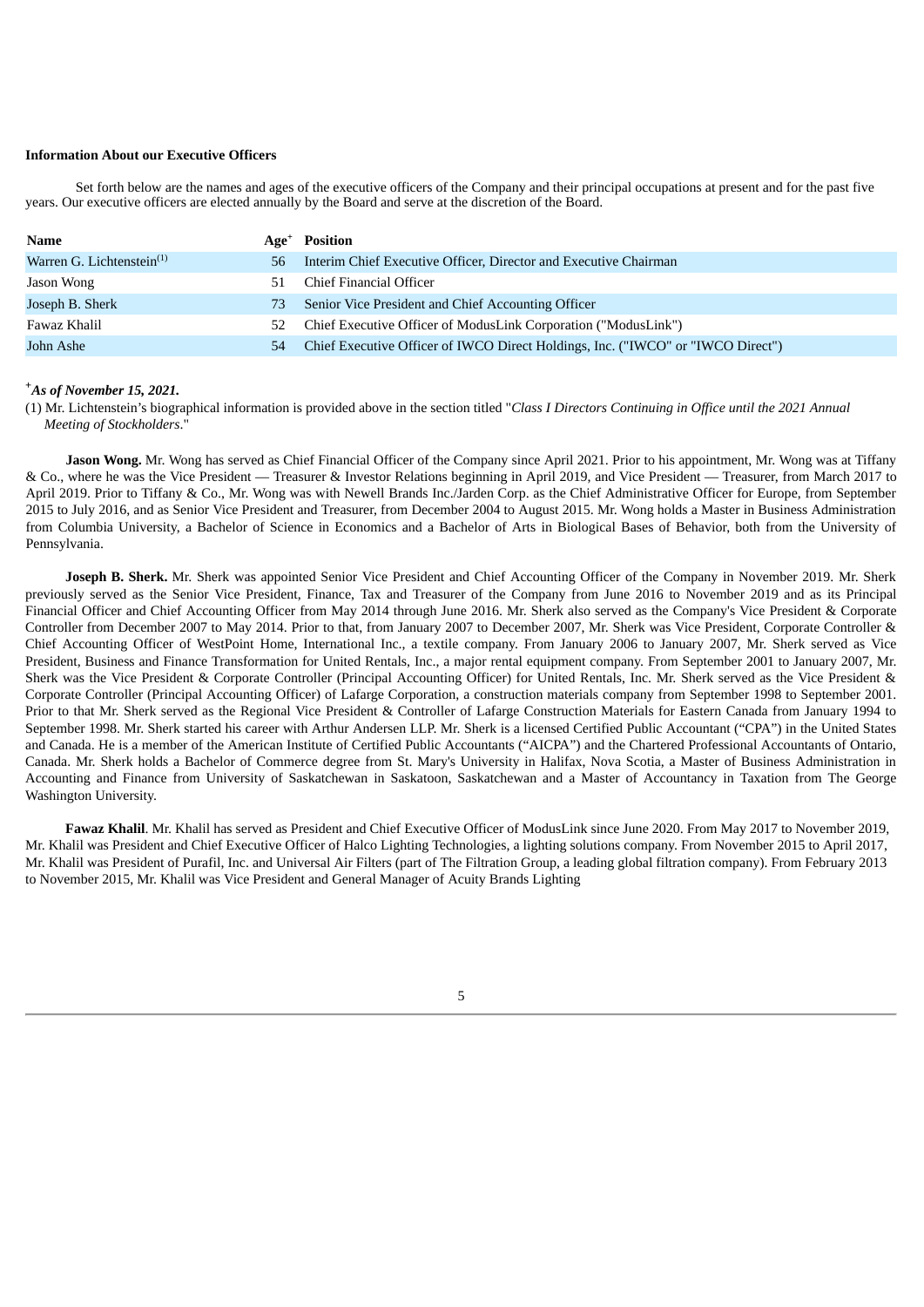Inc., a lighting technology solutions and services company. Mr. Khalil received his Bachelor of Science in Computer Science from the National University of Computing and Emerging Sciences Karachi, a Master of Business Administration in Finance and Banking from the Institute of Business Administration at University of Karachi and a Master in Business Administration in General Management & Strategy from the Darden Graduate School of Business at the University of Virginia.

*John Ashe.* Mr. Ashe has served as the Chief Executive Officer of IWCO since May 2020. From May 2018 to May 2020, Mr. Ashe served as President & Chief Executive Officer of Lucas-Milhaupt Inc., a global brazing and metal joining products and services leader, and an indirect subsidiary of Steel Holdings. Mr.Ashe remains the Chairman of Lucas-Milhaupt Inc. From May 1992 to May 2018, Mr. Ashe served in various roles with OMG, Inc., a leading U.S. manufacturer and global supplier of specialty fasteners, adhesives, tools, and related products for the commercial and residential construction markets, and an indirect subsidiary of Steel Holdings. Mr. Ashe served as Senior Vice President and General Manager of OMG, Inc.'s FastenMaster Division for his last eight years with the company. Mr. Ashe is a graduate of Bowdoin College.

### **Delinquent Section 16(a) Reports**

Section 16(a) of the Exchange Act requires the Company's Directors and executive officers, and persons who beneficially own more than ten percent of a registered class of the Company's equity securities, to file reports of beneficial ownership and changes in beneficial ownership with the SEC. Based solely on a review of reports filed with the SEC and written representations from certain reporting persons that no other reports were required, the Company believes that, during Fiscal 2021, its officers, Directors and ten-percent stockholders complied with all applicable Section 16(a) filing requirements applicable to such individuals, other than as follows: each of Messrs. Lichtenstein, Fenton, Kassan, Wald and Howard and Msses. Molland and Simril reported late, due to an administrative oversight, a grant of restricted stock made to each such Director on January 1, 2021 (part of the Fiscal 2021 annual award described in "*Item 11. Executive Compensation—Director Compensation*"), by filing a Form 4 on January 22, 2021.

#### **Code of Business Conduct and Ethics**

The Company has adopted a Code of Business Conduct and Ethics that applies to all Directors, officers and employees of the Company, including the Company's principal executive officer and its senior financial officers (principal financial officer and controller or principal accounting officer, or persons performing similar functions). The Company's Code of Business Conduct and Ethics is posted on our website under the "Corporate Governance" tab at *www.steelconnectinc.com*. The contents of our website are not part of this report, and our internet address is included in this document as an inactive textual reference only. We intend to satisfy the disclosure requirement regarding any amendment to, or waiver of, a provision of the Code of Business Conduct and Ethics by posting such information on our website to the extent required by the rules of the SEC or Nasdaq.

#### **Director Nomination Procedures**

There have been no other material changes to the procedures by which stockholders may recommend nominees to our Board since they were last described in our most recent proxy statement, dated June 15, 2021 (the "2020 Proxy Statement"), and all information in the 2020 Proxy Statement on this topic, including the deadline for submitting Director nominations under the Bylaws, remains the same.

## **Audit Committee**

The Board has an Audit Committee, which assists the Board in fulfilling its responsibilities to stockholders concerning the Company's financial reporting and internal controls and facilitates open communication among the Audit Committee, the Board, the Company's independent registered public accounting firm and management. The Board has adopted a written charter for the Audit Committee, which is posted on our website under the "Corporate Governance" at *www.steelconnectinc.com*. The Audit Committee currently consists of Mr. Fenton, Ms. Simril and Mr. Wald, as Chairman, each of whom is independent for purposes of membership on that committee, as determined in accordance with the applicable Nasdaq listing standards and Rule 10A-3 under Exchange Act. The Board has determined that Mr. Wald is an "audit committee financial expert" as defined in Item 407(d)(5) of Regulation S-K.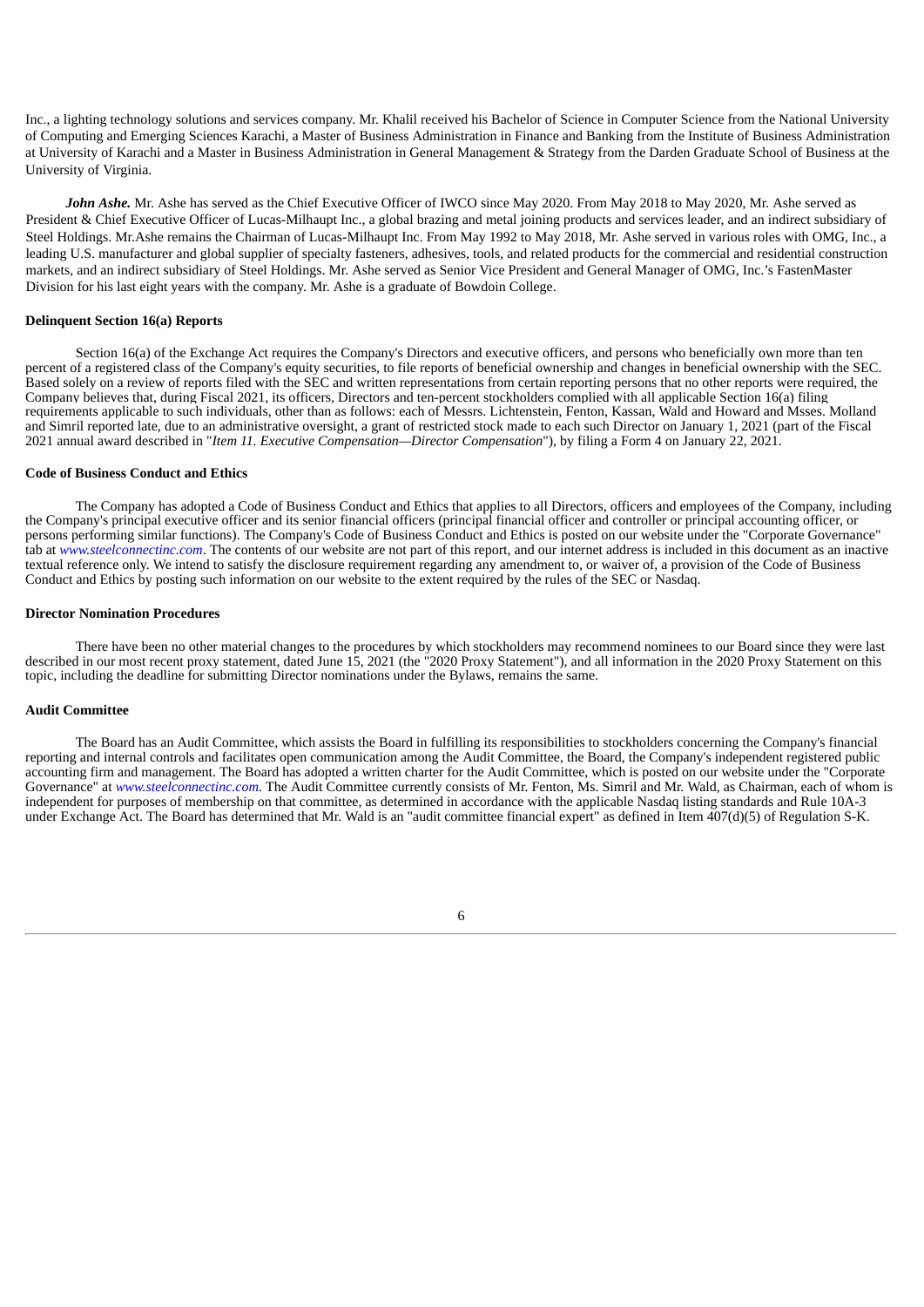## **ITEM 11. EXECUTIVE COMPENSATION**

### **Summary Compensation Table**

This section sets forth certain information required by the rules of the SEC regarding the Fiscal 2021 and fiscal year ended July 31, 2020 ("Fiscal 2020") compensation of our Named Executive Officers (defined as (i) all individuals who served as, or acted in the capacity of, the Company's principal executive officer for Fiscal 2021, (ii) the Company's two most highly compensated executive officers, other than anyone who acted as our principal executive officer, who were serving as executive officers at the end of Fiscal 2021, and (iii) up to two additional individuals who would qualify as the Company's two most highly compensated executive officers for Fiscal 2021, but for the fact that they were not serving as executive officers at the end of Fiscal 2021). Our Named Executive Officers are as follows:

| <b>Name</b>            | <b>Principal Position</b>                                        |
|------------------------|------------------------------------------------------------------|
| Warren G. Lichtenstein | Interim Chief Executive Officer, Director and Executive Chairman |
| John Ashe              | Chief Executive Officer of IWCO                                  |
| Joseph B. Sherk        | Senior Vice President and Chief Accounting Officer               |
|                        |                                                                  |

| Name and<br><b>Principal Position</b>                               | Year | <b>Salary</b><br>$($)$ | <b>Bonus</b><br>$($ \$) | <b>Stock</b><br><b>Awards</b><br>$(5)^{(1)}$ | <b>Non-Equity</b><br><b>Incentive Plan</b><br><b>Compensation</b><br>$($ \$ | <b>All Other</b><br>Compensation<br>$($ \$ | <b>Total</b><br>$($ \$ |
|---------------------------------------------------------------------|------|------------------------|-------------------------|----------------------------------------------|-----------------------------------------------------------------------------|--------------------------------------------|------------------------|
| Warren G. Lichtenstein <sup>(2)</sup>                               | 2021 | ۰                      | $\sim$                  | 75,000                                       | $\overline{\phantom{0}}$                                                    | 124,500                                    | 199,500                |
| Interim Chief Executive Officer,<br>Director and Executive Chairman | 2020 | ٠                      | $\sim$                  | 99,999                                       | $\overline{\phantom{0}}$                                                    | 96,250                                     | 221,499                |
| John Ashe                                                           | 2021 | 400,388                | 70,000                  | $\overline{\phantom{0}}$                     |                                                                             | $19,096^{(3)}$                             | 489,484                |
| Chief Executive Officer of IWCO<br>Direct                           | 2020 | $63,345^{(4)}$         | $65,000^{(5)}$          | $232,000^{(6)}$                              |                                                                             | $17,143^{(7)}$                             | 377,488                |
| Joseph B. Sherk                                                     | 2021 | 301,225                | 87,562                  | $\overline{\phantom{a}}$                     |                                                                             | $10.068^{(8)}$                             | 398,855                |
| Senior Vice President and Chief<br><b>Accounting Officer</b>        | 2020 | 262,352                | 76,141                  | <b>.</b>                                     |                                                                             | $11,851^{(9)}$                             | 350,344                |

- (1) Represents the grant date fair value of restricted stock awards, which are calculated in accordance with FASB ASC Topic 718 using the Company's stock price on the date of grant, as discussed in Note 2 to the Consolidated Financial Statements in the Original Form 10-K.
- (2) Mr. Lichtenstein was not separately compensated for his service as Interim Chief Executive Officer, and was compensated only for his service as a Director and Executive Chairman, of the Company for Fiscal 2021 and Fiscal 2020. Mr. Lichtenstein's reported compensation consists of the following: (a) stock awards shown in the "Stock Awards" column in the amounts of (i) \$75,000 for Fiscal 2021 (for an award of 54,836 shares of restricted common stock granted to all Directors) and (ii) \$99,999 for Fiscal 2020 (for an award of 65,789 shares of restricted common stock granted to all Directors); and (b) director fees shown in the "All Other Compensation" column of \$124,500 for Fiscal 2021 and \$125,000 for Fiscal 2020. For more information, see "*Director Compensation—Director Compensation Program.*"
- (3) Represents (i) the amount attributable to the business and personal use of a company car of \$12,000 and (ii) relocation fees in an amount of \$7,096.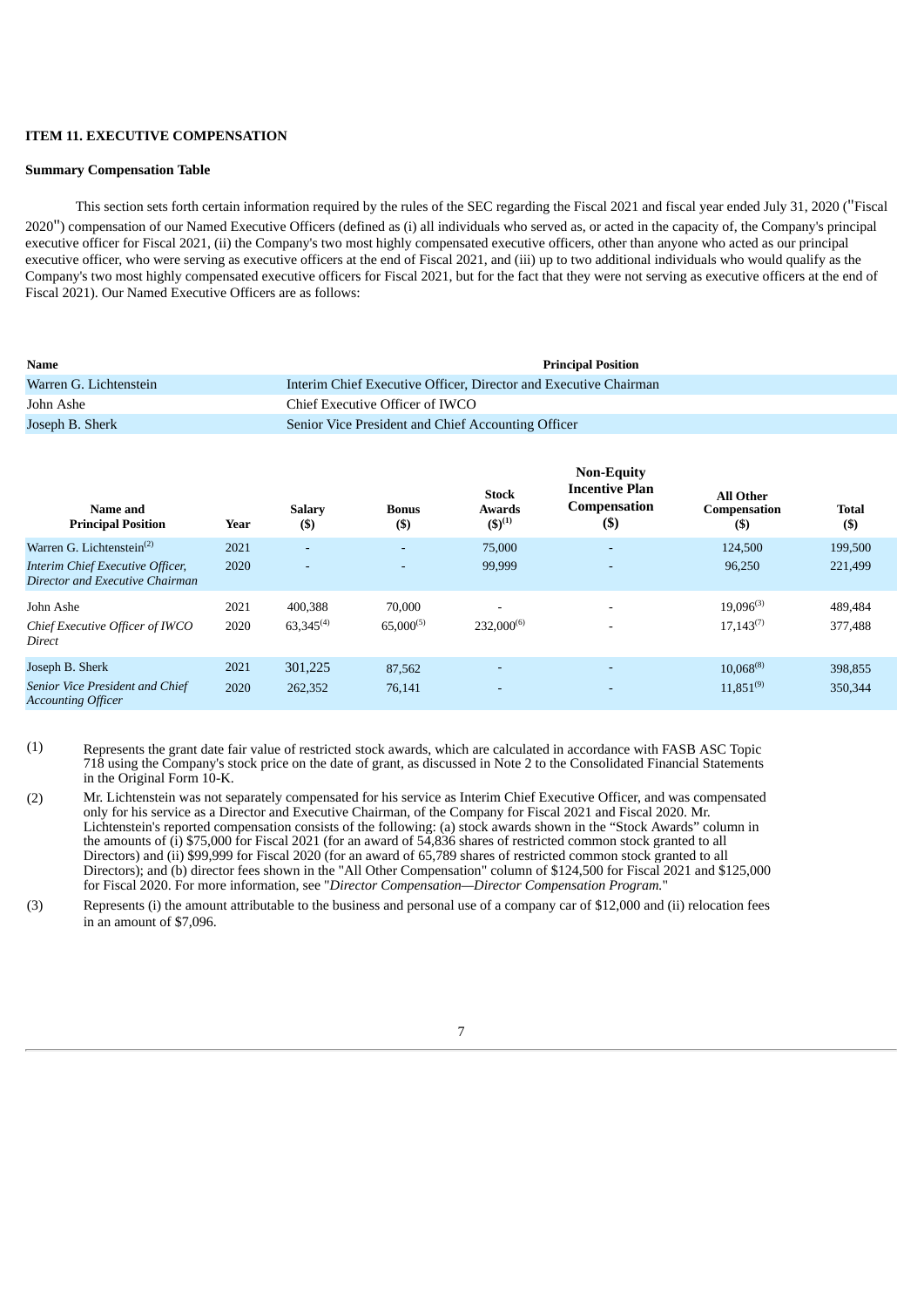- (4) Represents Mr. Ashe's pro-rated salary for Fiscal 2020 based on an annual base salary of \$400,000. Mr. Ashe was appointed Chief Executive Officer of IWCO effective May 15, 2020.
- (5) Represents a sign-on bonus in connection with Mr. Ashe's appointment.
- (6) Represents 400,000 shares of restricted stock granted to Mr. Ashe on July 1, 2020. Pursuant to the terms of the award, 50% of the shares of restricted stock vested on the first anniversary of the grant date, and the remaining 50% will vest on the second anniversary of the grant date, subject to Mr. Ashe's continuous service with the Company through the vesting date. For more information, see "*Employment Arrangements of Named Executive Officers—Mr. Ashe"* and "*Outstanding Equity Awards at Fiscal Year-End."*
- (7) Represents (i) the amount attributable to the business and personal use of a company car of \$2,000 and (ii) relocation fees in an amount of \$15,143.
- (8) Represents (i) payments for life insurance of \$6,537 and (ii) employer 401(k) matching cash contributions of \$3,531.
- (9) Represents (i) payments for life insurance of \$7,059 and (ii) employer 401(k) matching cash contributions of \$4,792.

## **Narrative Disclosure to Summary Compensation Table**

The compensation paid to the above-named Named Executive Officers during Fiscal 2021 included salaries, bonuses and perquisites as more fully described in the notes to the Summary Compensation Table and below. The principal terms of agreements with Named Executive Officers regarding employment and compensation are set forth below under the section titled "Employment Arrangements of Named Executive Officers."

## **Employment Arrangements of Named Executive Officers**

We do not have agreements with any of the Named Executive Officers that guarantee employment for a set term and, accordingly, all of the Named Executive Officers are or were employees at will, with the exception of an employment agreement with Mr. Ashe and a severance agreement with Mr. Sherk.

## *Mr.. Lichtenstein*

Mr. Lichtenstein was not separately compensated for his service as Interim Chief Executive Officer of the Company for Fiscal 2021 or Fiscal 2020, however, subject to the discretion of our Board and/or Compensation Committee, Mr. Lichtenstein may receive compensation for service payable in future years. The terms of Mr. Lichtenstein's compensation as disclosed in the "Summary Compensation Table" are governed by our director compensation program, described below under the section titled "*Director Compensation—Director Compensation Program*."

## *Mr. Ashe*

Mr. Ashe was appointed Chief Executive Officer of IWCO on May 15, 2020. IWCO and Mr. Ashe executed an employment agreement dated June 4, 2020, which provides for an annualized base salary of \$400,000 and an annual bonus, with a target equal to 100% of his base salary. The employment agreement also provided for (i) a one-time sign-on bonus of \$65,000, payable on the first payroll date after Mr. Ashe relocates to the Minneapolis area, (ii) a monthly automobile allowance of \$1,000 and (iii) certain relocation assistance benefits. Separately, Mr. Ashe was provided with a grant of 400,000 shares of Company stock, which were granted on July 1, 2020, pursuant to the Company's 2010 Incentive Award Plan (the "2010 Incentive Plan") and are described in "*Outstanding Equity Awards at Fiscal-Year End*."

In the event that Mr. Ashe is terminated without "cause" (as defined in his employment agreement) prior to May 15, 2022, Mr. Ashe is entitled to (A) a severance payment equal to 12 months of his base salary and (B) reimbursement of COBRA payments until the earlier of (i) 12 months following the effective date of the general

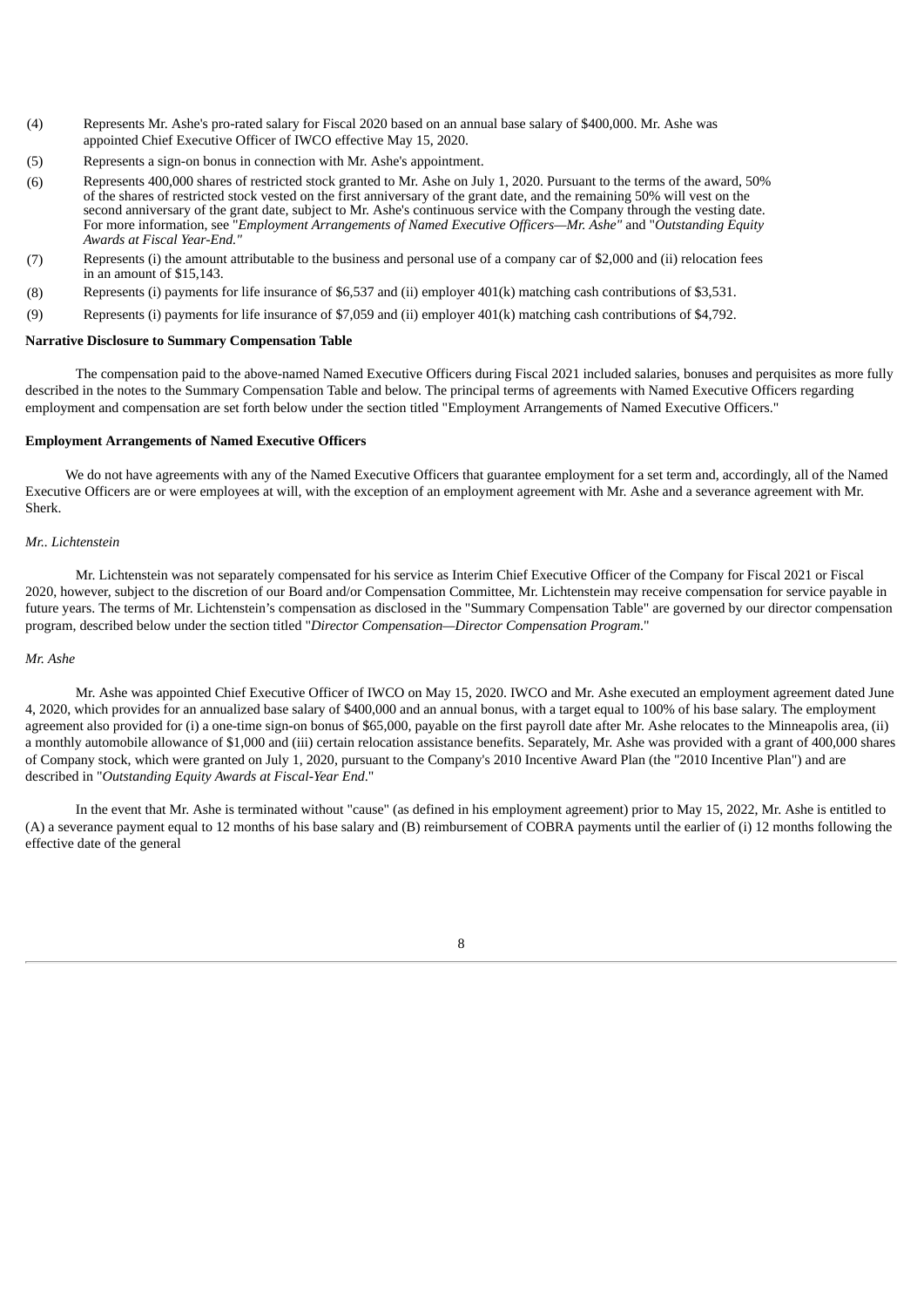release of claims, (ii) the date Mr. Ashe is no longer eligible to receive COBRA coverage, or (iii) the date Mr. Ashe becomes eligible for comparable coverage from another employer (collectively, the "Ashe Severance Benefits"). The Ashe Severance Benefits are also payable, at any time during the term of his employment agreement, in the event that Mr. Ashe is terminated without "cause" as part of a change of control of IWCO. In order to receive the Ashe Severance Benefits, Mr. Ashe is required to execute a general release of claims in favor of IWCO and the Company.

### *Mr. Sherk*

Mr. Sherk is party to a severance agreement with the Company, dated as of February 8, 2012, which was continued pursuant to a letter agreement dated as of May 8, 2017 (collectively, the "Severance Agreement"), which provides that if Mr. Sherk's employment is terminated for a reason other than for "cause" (as that term is defined in the Severance Agreement), (A) Mr. Sherk will be eligible to receive his regular bi-weekly salary as in effect on his last day of employment for 12 months following such termination and (B) the Company will pay Mr. Sherk's insurance premium for the Company medical plan for 12 months following termination. In order to receive the benefits provided by the Severance Agreement, Mr. Sherk is required to execute a waiver and release of any and all claims he may have against the Company and its officers, employees, directors, parents, subsidiaries and affiliates upon his termination.

## **Potential Payments Upon Termination or Change-in-Control**

There were no agreements or arrangements providing for payments or benefits in the event of termination of employment of any of our Named Executive Officers as of July 31, 2021, other than Mr. Sherk's Severance Agreement and Mr. Ashe's employment agreement, described in "*Employment Arrangements of Named Executive Officers.*"

### **Outstanding Equity Awards at Fiscal Year-End**

The following table sets forth information concerning unvested shares of common stock, par value \$0.01 per share ("common stock"), held by each Named Executive Officer as of July 31, 2021. The market values of the common stock reported in this table are calculated based on the closing market price of the Company's common stock on Nasdaq on July 31, 2021, which was \$1.90 per share.

|                        | <b>Stock Awards</b>                                                             |                                                                                                         |                                                                                                                                                           |                                                                                                                                                                                        |  |  |
|------------------------|---------------------------------------------------------------------------------|---------------------------------------------------------------------------------------------------------|-----------------------------------------------------------------------------------------------------------------------------------------------------------|----------------------------------------------------------------------------------------------------------------------------------------------------------------------------------------|--|--|
| <b>Name</b>            | <b>Number of Shares or</b><br><b>Units of Stock That</b><br>Have Not Vested (#) | <b>Market Value of</b><br><b>Shares or Units of</b><br><b>Stock That Have Not</b><br><b>Vested</b> (\$) | <b>Equity Incentive</b><br><b>Plan Awards:</b><br><b>Number of Unearned</b><br><b>Shares, Units or</b><br><b>Other Rights That</b><br>Have Not Vested (#) | <b>Equity Incentive Plan</b><br><b>Awards: Market or</b><br><b>Payout Value of</b><br><b>Unearned Shares,</b><br><b>Units or Other Rights</b><br><b>That Have Not Vested</b><br>$($ \$ |  |  |
| Warren G. Lichtenstein | $54,836^{(1)}$                                                                  | 104,188                                                                                                 | $300,000^{(2)}$                                                                                                                                           | 570,000                                                                                                                                                                                |  |  |
| John Ashe              | $200.000^{(3)}$                                                                 | 380,000                                                                                                 |                                                                                                                                                           |                                                                                                                                                                                        |  |  |
| Joseph B. Sherk        |                                                                                 |                                                                                                         |                                                                                                                                                           |                                                                                                                                                                                        |  |  |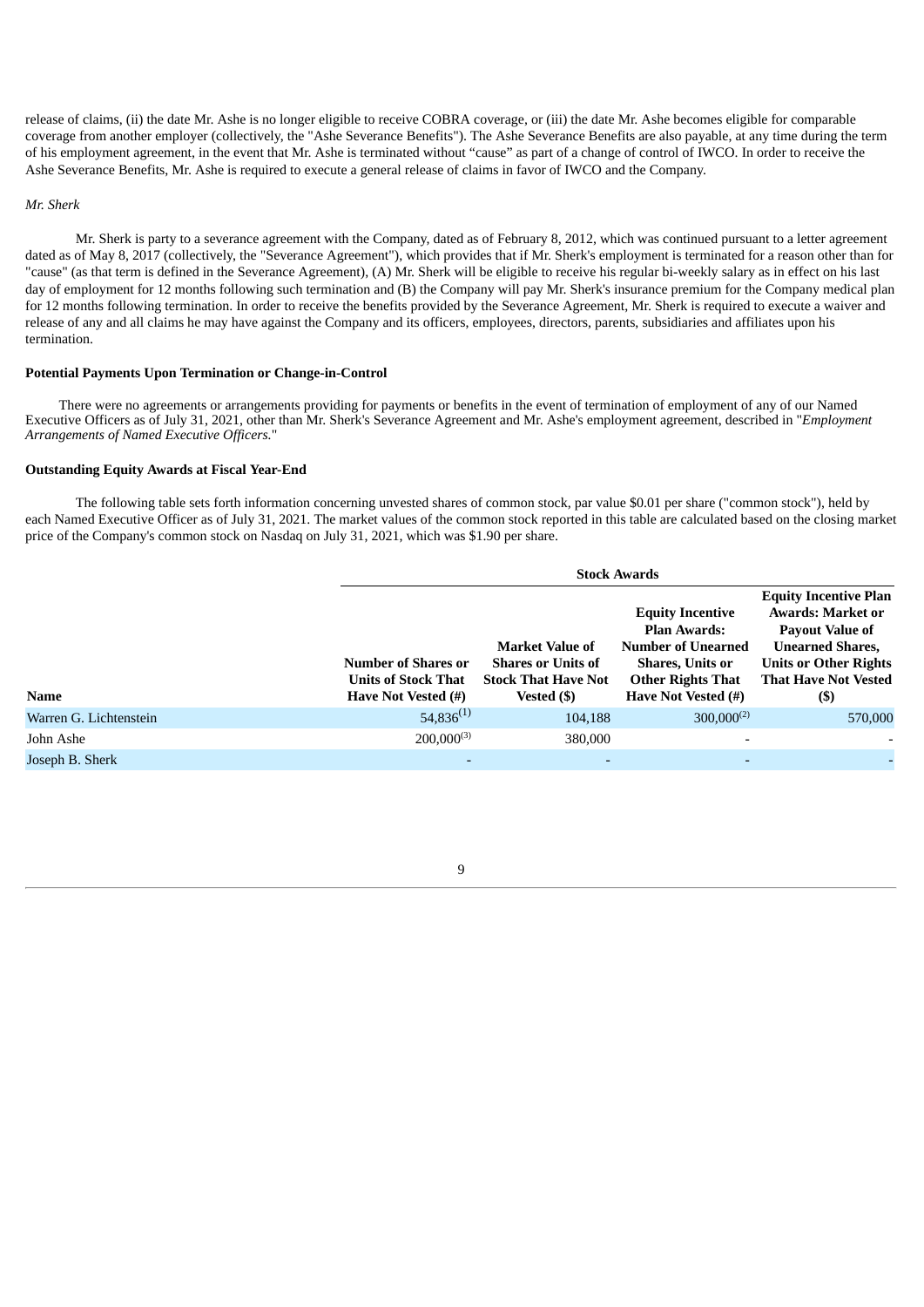- (1) Represents 54,836 shares of restricted stock granted to Mr. Lichtenstein in Fiscal 2021 for his service on our Board. The same award was granted to all Directors in Fiscal 2021. For more information, including the vesting terms, see "*Director Compensation—Director Compensation Program.*"
- (2) Represents, as of July 31, 2021, the unvested portion of a market performance-based restricted stock grant made to Mr. Lichtenstein in December 2017. In connection with the settlement of certain litigation, pursuant to a memorandum of understanding dated August 13, 2021, Mr. Lichtenstein agreed to surrender these unvested shares of common stock to the Company. For more information, see "*Director Compensation — December 2017 Awards*."
- (3) 400,000 shares of restricted stock were granted to Mr. Ashe on July 1, 2020 pursuant to the Company's 2010 Incentive Plan. Pursuant to the terms of the award, 50% of the restricted stock vested on the first anniversary of the grant date, and the remaining 50% will vest on the second anniversary of the grant date, subject to Mr. Ashe's continuous service with the Company through the vesting date.

### **Director Compensation**

### *Director Compensation Table*

The table below sets forth certain information concerning the Fiscal 2021 compensation of our Directors. For information regarding Mr. Lichtenstein's Fiscal 2021 compensation as a Director, see the "*Summary Compensation Table.*"

| Name              | <b>Fees Earned or Paid in</b><br>Cash ( <sub>9</sub> ) |                | Stock Awards $(\text{$\mathfrak{H}$})^{(1)(2)}$ All Other Compensation (\$) | <b>Total</b><br>$($)$ |
|-------------------|--------------------------------------------------------|----------------|-----------------------------------------------------------------------------|-----------------------|
| Jeffrey J. Fenton | 70,000                                                 | 75,837         | $\overline{\phantom{0}}$                                                    | 145,837               |
| Glen M. Kassan    | 59,000                                                 | 75,837         | $\overline{\phantom{a}}$                                                    | 134,837               |
| Maria U. Molland  | 68,046                                                 | 75,837         | $\overline{\phantom{0}}$                                                    | 143,883               |
| Jeffrey S. Wald   | 74.954                                                 | 75,837         | $\overline{\phantom{0}}$                                                    | 150,791               |
| Renata Simril     | 48,223                                                 | $95.015^{(3)}$ |                                                                             | 143,238               |
| Jack L. Howard    | 59,500                                                 | 75,837         | $\overline{\phantom{0}}$                                                    | 135,337               |

- (1) The amounts shown in the "Stock Awards" column represent the aggregate grant date fair value of restricted common stock awards which are calculated in accordance with FASB ASC Topic 718 using the Company's stock price on the date of grant, as discussed in Note 2 to the Consolidated Financial Statements in the Original Form 10-K. Each Director received an award of 54,836 shares of restricted stock for Fiscal 2021, which was granted in three installments on January 1, 2021, April 1, 2021 and July 1, 2021 pursuant to the 2020 Stock Incentive Compensation Plan (the "2020 Incentive Plan"). Each grant vests a year from the date of grant, provided that the individual remains a director of the Company through the vesting date.
- (2) As of July 31, 2021, the Directors held outstanding awards of unvested restricted stock in the following amounts: Mr. Fenton: 54,836; Mr. Kassan: 54,836; Ms. Molland: 54,836; Mr. Wald: 54,836; Ms. Simril: 86,799; Mr. Howard: 204,836. For Mr. Howard, this includes equity awards described in "*Director 2017 Awards*." For Mr. Lichtenstein's outstanding equity awards as of July 31, 2021, see "*Outstanding Equity Awards at Fiscal Year-End*."
- (3) Ms. Simril became a Director in October 2020. The amount shown here includes, in addition to the Fiscal 2021 quarterly grants equal to approximately \$75,000 received by all other Directors, the pro-rated portion of the annual grant of \$100,000 of restricted stock previously received by then-serving Directors in Fiscal 2020 (which was service during the calendar year ended December 31, 2020).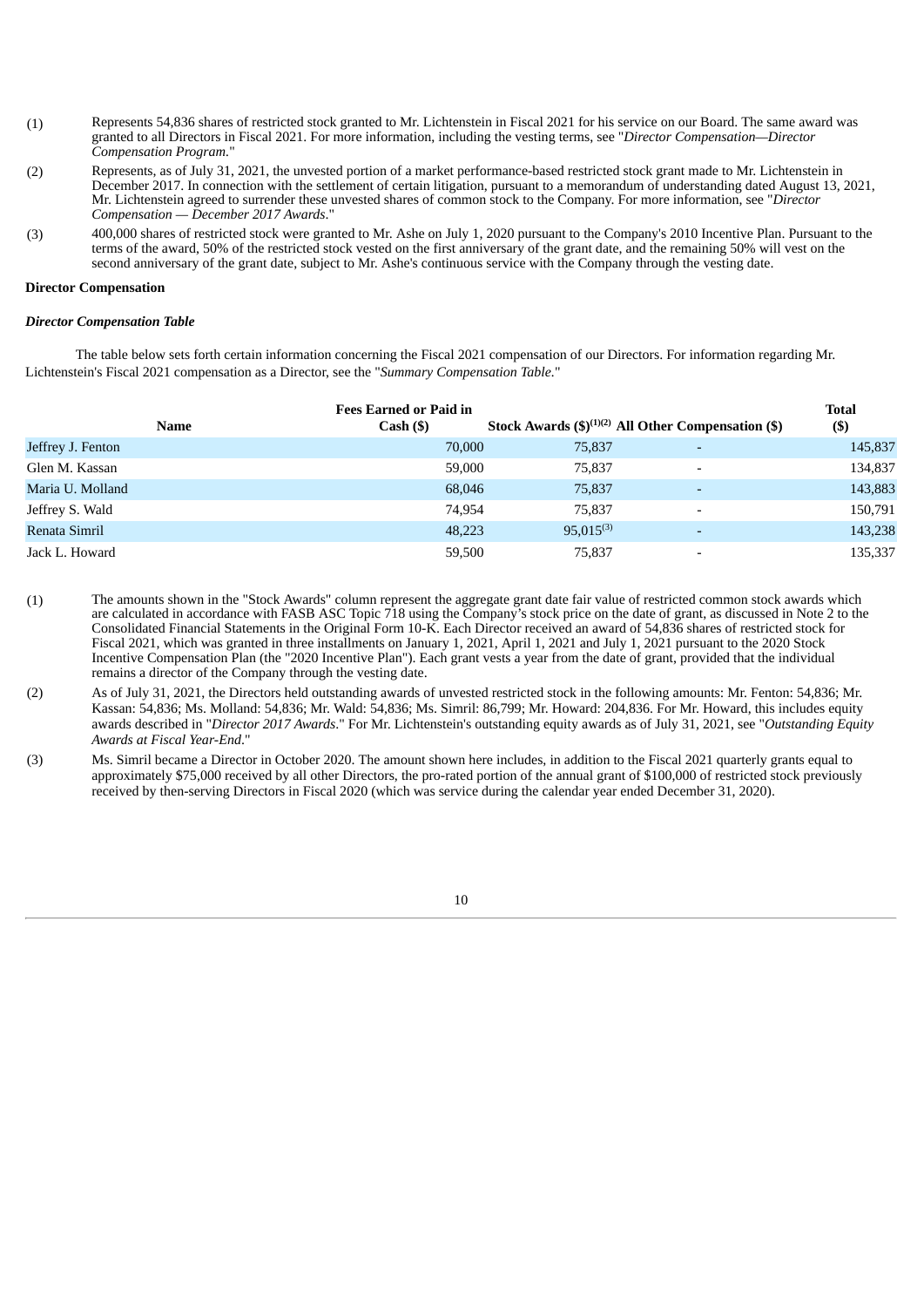## **December 2017 Awards**

On December 15, 2017, the Board, upon the recommendation of the Compensation Committee and a special committee of the Board consisting solely of independent directors not affiliated with Steel Holdings, approved the following restricted stock grants and market performance based restricted stock grants to Messrs. Howard and Lichtenstein (the "December 2017 Awards"), in each case effective upon the closing of the IWCO Acquisition and in consideration for services to the Company:

| Recipient              | Total Award      | <b>Vested Portion of Award as of July</b><br>31, 2021 | Unvested Portion of Award as of July<br>31, 2021* |
|------------------------|------------------|-------------------------------------------------------|---------------------------------------------------|
| Warren G. Lichtenstein | 3.300.000 shares | 3,000,000 shares                                      | 300,000 shares                                    |
| Jack L. Howard         | 1.650.000 shares | 1,500,000 shares                                      | 150,000 shares                                    |

\*Shares of restricted stock were to automatically vest, in their entirety, on the day the price of the Company's common stock shall have closed at or above \$2.50 per share for any five consecutive business days after the grant date (December 15, 2017), subject to the Director's continuous service with the Company from the grant date through the vesting date.

The December 2017 Awards were measured based on the fair market value on the grant date.

On August 13, 2021, the Company, together with certain of its current and former directors of the Board, including Messrs. Lichtenstein and Howard, as well as other named defendants, entered into a memorandum of understanding (the "MOU") with Donald Reith (the "Plaintiff") in connection with the settlement of the Reith v. Lichtenstein, et al., C.A. No. 2018-0277-MTZ (Del. Ch. 2018) class and derivative action. Pursuant to the MOU, as well as separate letter agreements between the Company and such individuals, Messrs. Lichtenstein and Howard agreed to surrender to the Company an aggregate 3.2 million shares of common stock, which are all part of the December 2017 Awards, in consideration for services to the Company. The surrenders and cancellations are in the following amounts and were completed on August 17, 2021: for Mr. Lichtenstein, 1,833,333 vested shares of common stock and 300,000 unvested shares of restricted stock; and for Mr. Howard, 916,667 vested shares of common stock and 150,000 unvested shares of restricted stock. For additional information, including the names of other defendants and other terms of the settlement, see "*Item 13. Certain Relationships and Related Transactions, and Director Independence—Delaware Litigation Settlement*."

## *Director Compensation Program*

Members of the Board receive a combination of cash compensation and equity in the form of restricted stock awards, provided they are eligible under the applicable plan. In addition, all of the Directors of the Company receive reimbursement of expenses incurred with respect to attendance at meetings of the Board and meetings of committees thereof, which amounts are not included in the above table.

Each participating Director who serves as a Director during any fiscal quarter receives a payment for such quarter of \$12,500, with a pro rata fee applicable to service for less than a whole quarter (provided, however, that any Director who serves as the non-executive Chairman of the Board during any fiscal quarter receives a payment for such quarter of \$28,750 instead of \$12,500, with a pro rata fee applicable to service for less than a whole quarter). Each participating Director who serves as the chairperson of a committee of the Board during any fiscal quarter receives a payment of \$1,250 (provided, however, that the chairperson of the Audit Committee during any fiscal quarter receives a payment of \$2,500, in each such case with a pro rata fee applicable to service for less than a whole quarter). Each participating Director who attends a telephonic meeting of the Board or a committee thereof receives a meeting fee of \$500. Each participating Director who attends a meeting of the Board or a committee thereof, where a majority of the Directors attend such meeting in person, receives a meeting fee of \$1,000.

In addition, each Director, receives restricted stock awards each year for shares of common stock with a fair market value equal to approximately \$100,000 provided that such Director is serving as a Director on the grant date. These awards are made in equal quarterly grants, based on the volume weighted average of the closing sale prices of our common stock on Nasdaq for the 20 trading days ending immediately prior to the grant date. These awards vest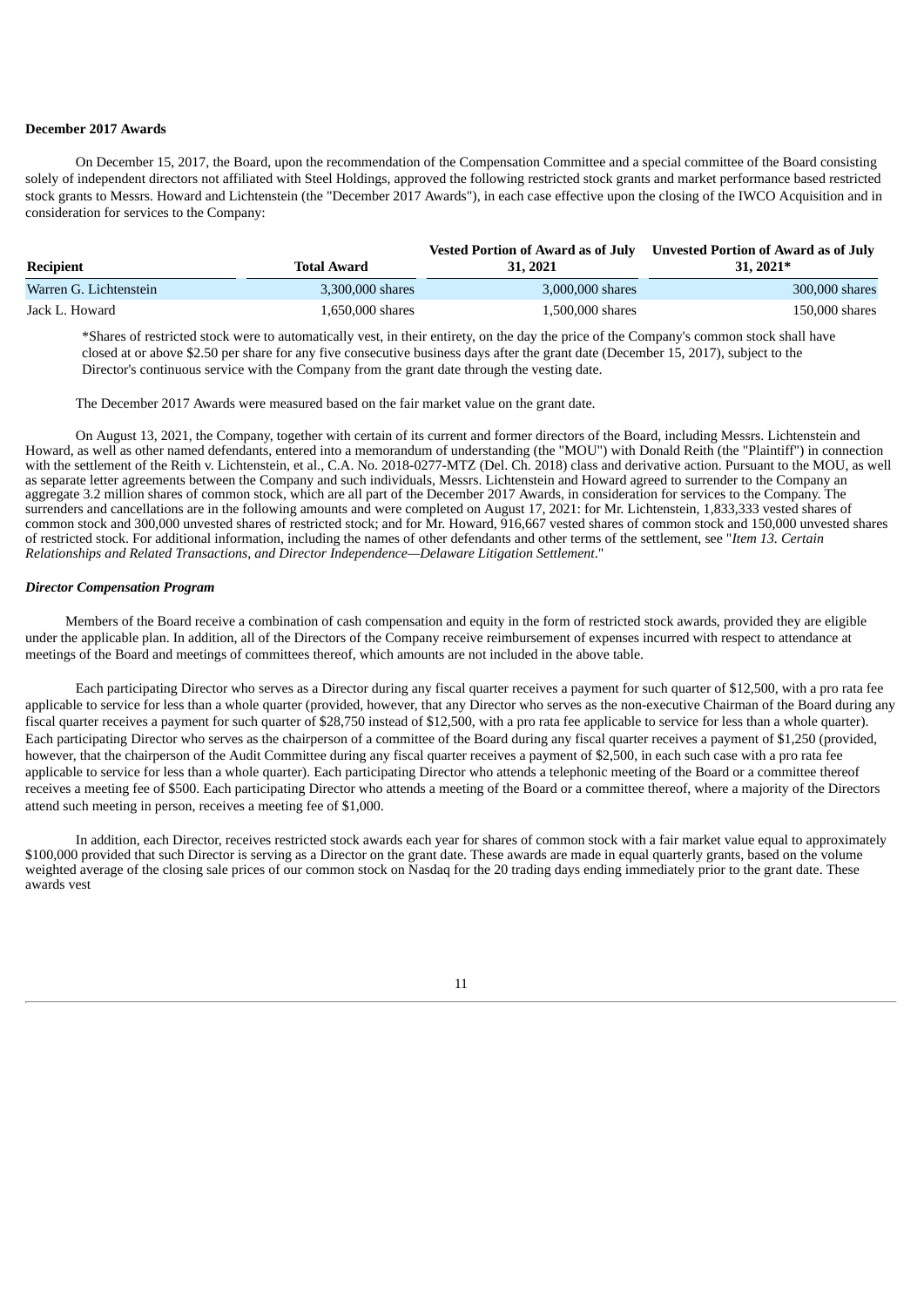on the first anniversary of the grant date, provided that the Director remains a director of the Company on the vesting date. Notwithstanding the foregoing, if a Director's service terminates, all unvested awards will be forfeited immediately (except if due to death or disability, in which case all unvested awards will become immediately vested) unless otherwise determined by the Compensation Committee). For Fiscal 2021, because it was the first fiscal year in which we made quarterly grants rather than one annual grant, each Director received restricted stock awards for shares of common stock with a fair market value equal to approximately \$75,000; however, Directors will receive annual awards of \$100,000 (paid in four installments on a quarterly basis) for the fiscal year ending July 31, 2022 and afterward.

## **ITEM 12. SECURITY OWNERSHIP OF CERTAIN BENEFICIAL OWNERS AND MANAGEMENT AND RELATED STOCKHOLDER MATTERS**

### **Security Ownership of Certain Beneficial Owners and Management**

The following table sets forth certain information, as of November 15, 2021, with respect to the beneficial ownership of shares of all classes of the Company's voting securities by: (i) each person known to us to beneficially own 5% or more of the outstanding securities of any such class; (ii) the members of the Board of the Company; (iii) the Named Executive Officers (as defined in "Executive Compensation"); and (iv) all current executive officers and Directors, as a group. This table does not reflect events occurring after November 15, 2021.

| <b>Name of Beneficial Owner</b>                                                        | <b>Number of Shares of</b><br>Common Stock $^{(1)}$ | Percent of Class <sup>(2)</sup> |
|----------------------------------------------------------------------------------------|-----------------------------------------------------|---------------------------------|
| 5% Stockholders                                                                        |                                                     |                                 |
| Steel Partners Holdings L.P. <sup>(3)</sup>                                            | 42,333,555                                          | 50.0%                           |
|                                                                                        |                                                     |                                 |
| <b>Directors</b>                                                                       |                                                     |                                 |
| Jeffrey J. Fenton <sup>(4)</sup>                                                       | 415,467                                             | $\ast$                          |
| Glen M. Kassan <sup>(5)</sup>                                                          | 369,711                                             | $\ast$                          |
| Maria U. Molland <sup>(6)</sup>                                                        | 133,195                                             | $\ast$                          |
| Warren G. Lichtenstein <sup>(7)</sup>                                                  | 1,659,660                                           | $2.7\%$                         |
| Jeffrey S. Wald <sup>(8)</sup>                                                         | 387,956                                             | $\ast$                          |
| Jack L. Howard <sup>(9)</sup>                                                          | 816,589                                             | 1.4%                            |
| Renata Simril <sup>(10)</sup>                                                          | 99,369                                              | $\ast$                          |
|                                                                                        |                                                     |                                 |
| <b>Named Executive Officers</b>                                                        |                                                     |                                 |
| Joseph B. Sherk                                                                        |                                                     | $\ast$                          |
| John Ashe <sup>(11)</sup>                                                              | 400,000                                             | $\ast$                          |
|                                                                                        |                                                     |                                 |
| All current executive officers and directors, as a group $(11 \text{ persons})^{(12)}$ | 4,381,947                                           | 7.3%                            |

Less than  $1%$ 

 $\overline{\phantom{a}}$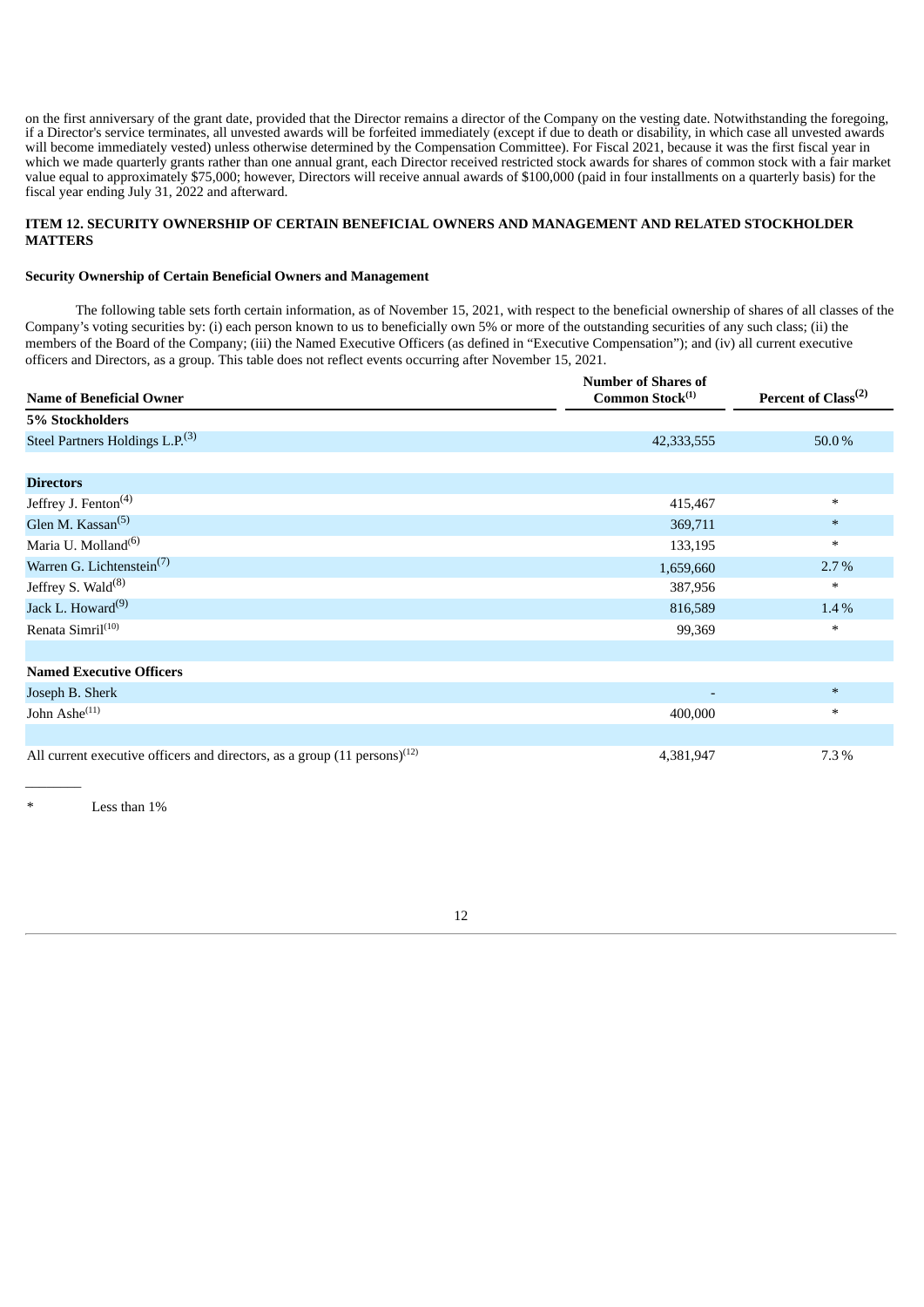(1) Pursuant to the rules of the SEC, this table shows beneficial ownership by the enumerated persons of all of the Company's outstanding voting securities, which include the common stock and the Series C Convertible Preferred Stock, par value \$0.01 per share (the "Series C Preferred Stock"). The holder of the Series C Preferred Stock is entitled to vote the stock on each matter brought before an annual meeting of stockholders on an as-converted basis together with the holders of the common stock. Such shares of Series C Preferred Stock were also convertible into 17,857,143 shares of common stock and are thus shown as being beneficially owned pursuant only to that class of voting securities.

For purposes of this table, beneficial ownership is determined by rules of the SEC, and the information is not necessarily indicative of beneficial ownership for any other purpose. Under these rules, beneficial ownership includes any shares over which the person has sole or shared voting power or investment power and also any shares which the person has the right to acquire within 60 days after November 15, 2021, including, in the case of an executive officer or Director, shares acquirable upon termination of such individual's service other than for death, disability or involuntary termination ("Presently Exercisable Rights"). For awards of restricted stock, the number of shares of common stock beneficially owned also includes shares over which the executive officer or Director may currently exercise full voting rights, regardless of whether they vest within 60 days after November 15, 2021. The inclusion herein of such shares, however, does not constitute an admission that the named stockholder is a direct or indirect beneficial owner of such shares. The Company believes that each person named in the table has sole voting power and investment power (or shares such power with his or her spouse) and direct ownership with respect to all shares of common stock or Series C Preferred Stock listed as owned by such person unless noted otherwise. Unless otherwise indicated, the address of each person listed in the table is c/o Steel Connect, Inc., 2000 Midway Lane, Smyrna, Tennessee 37167.

(2) Number of shares deemed outstanding consists of 60,437,654 shares of common stock as of November 15, 2021, plus, for computation purposes only for the person in question, any shares subject to Presently Exercisable Rights held by that person.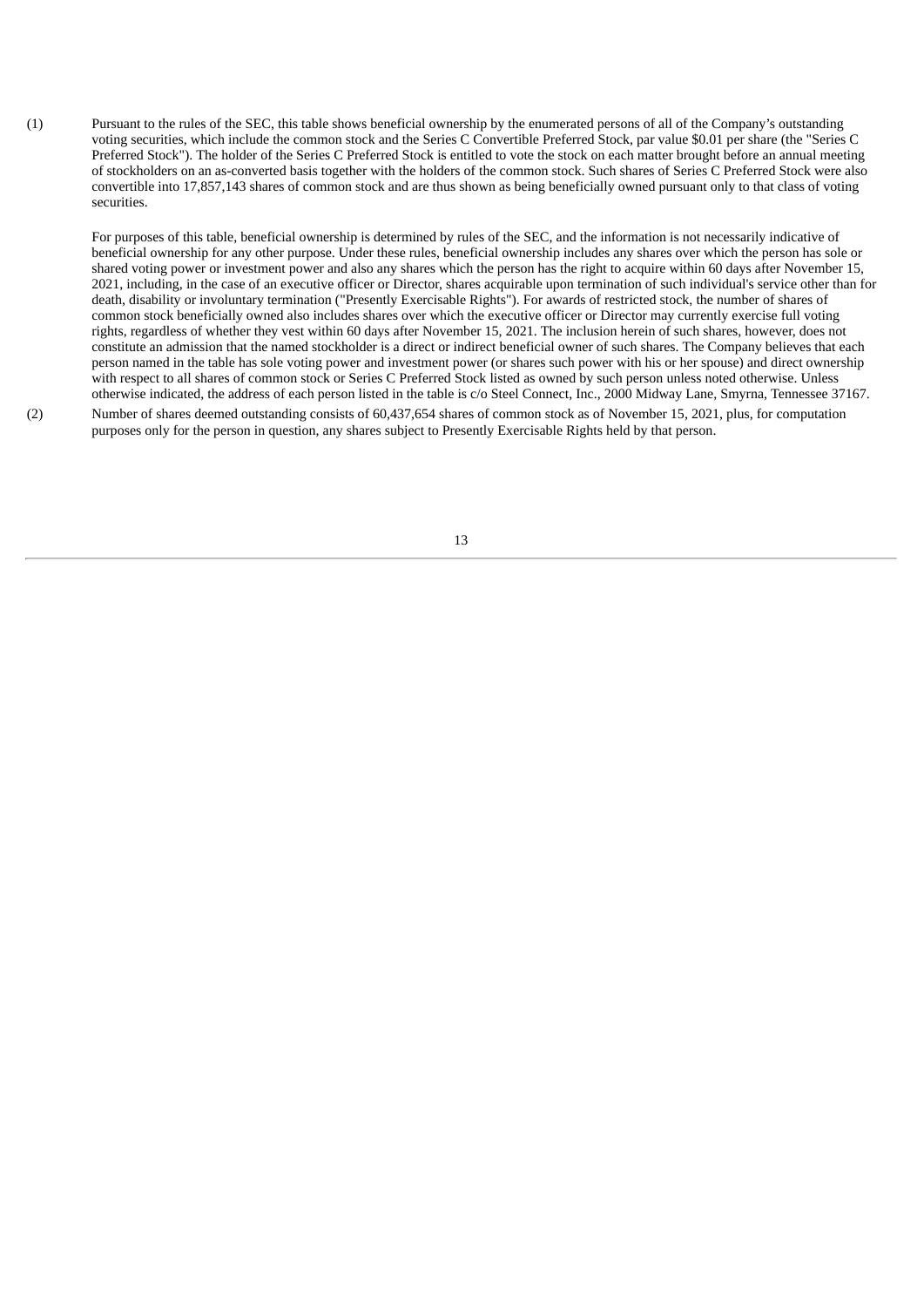- (3) Based on information provided in the Schedule 13D filed by HNH, BNS Holding, Inc., Steel Partners, Ltd. ("SPL")" Steel Holdings, SPH Group LLC ("SPHG"), SPHG Holdings, Steel Partners LLC and Mr. Lichtenstein with the SEC on October 14, 2011 and all amendments thereto, including that certain Amendment No. 26 to Schedule 13D filed by HNH, WHX CS Corp. ("WHX CS"), SPL, Steel Holdings, SPHG, SPHG Holdings, Steel Holdings GP, Steel Excel, Inc. ("Steel Excel"), Mr. Lichtenstein and Mr. Howard filed on November 2, 2021.
	- SPHG Holdings directly owns 2,245,990 shares of common stock and beneficially owns an additional 17,857,143 shares of common stock underlying currently convertible Series C Preferred Stock and 6,293,707 shares of common stock underlying the currently convertible SPHG Note (as defined below) owned directly by SPHG Holdings (a Presently Exercisable Right). Steel Holdings owns 99% of the membership interests of SPHG. SPHG is the sole member of SPHG Holdings. Steel Holdings GP is the general partner of Steel Holdings, the managing member of SPHG and the manager of SPHG Holdings. Accordingly, by virtue the relationships discussed above, each of Steel Holdings, SPHG and Steel Holdings GP may be deemed to beneficially own, and share voting and dispositive power over, the shares of common stock owned directly by SPHG Holdings. Each of SPHG, Steel Holdings and Steel Holdings GP disclaims beneficial ownership of the shares of common stock owned directly by SPHG Holdings except to the extent of its pecuniary interest therein.
	- HNH directly owns 2,496,545 shares of common stock. SPHG Holdings owns 100% of the outstanding shares of common stock of Steel Excel. Steel Excel owns 100% of the outstanding shares of HNH. Steel Holdings owns 99% of the membership interests of SPHG. SPHG is the sole member of SPHG Holdings. Steel Holdings GP is the general partner of Steel Holdings, the managing member of SPHG and the manager of SPHG Holdings. Accordingly, by virtue of the relationships described above, each of SPHG Holdings, Steel Holdings, SPHG, Steel Holdings GP and Steel Excel may be deemed to beneficially own, and share voting and dispositive power over, the shares of common stock owned directly by HNH. Each of SPHG Holdings, Steel Holdings, SPHG, Steel Excel and Steel Holdings GP disclaims beneficial ownership of the shares of common stock owned directly by HNH.
	- WHX CS directly owns 5,940,170 shares of common stock. HNH owns 100% of the outstanding shares of common stock of WHX CS, and SPHG Holdings owns 100% of the outstanding shares of common stock of Steel Excel, and Steel Excel owns 100% of the outstanding shares of common stock of HNH. Steel Holdings owns 99% of the membership interests of SPHG. SPHG is the sole member of SPHG Holdings. Steel Holdings GP is the general partner of Steel Holdings, the managing member of SPHG and the manager of SPHG Holdings. Accordingly, by virtue of the relationships described above, each of HNH, SPHG Holdings, Steel Holdings, SPHG, Steel Excel and Steel Holdings GP may be deemed to beneficially own, and share voting and dispositive power over, the shares of common stock owned directly by WHX CS. Each of HNH, SPHG Holdings, Steel Holdings, SPHG, Steel Excel and Steel Holdings GP disclaims beneficial ownership of the shares of common stock owned directly by WHX CS.
	- Steel Holdings directly owns 7,500,000 shares of common stock. As the general partner of Steel Holdings, Steel Holdings GP may be deemed to beneficially own, and share voting and dispositive power over, the shares of common stock owned directly by Steel Holdings.
	- According to filings made pursuant to Section 13(d) and 16 of the Exchange Act, Messrs. Lichtenstein and Howard were members of a Section 13(d) group with respect the shares of common stock described in this Footnote 3, pursuant to which they collectively own 52.3% of our outstanding shares of common stock. For more information, see Footnotes 7 and 9.
- (4) Mr. Fenton owns 415,467 shares of common stock, including 67,406 shares of restricted stock that will vest one year from their date of grant, provided that Mr. Fenton remains a director on such vesting date
- (5) Mr. Kassan owns 369,711 shares of common stock, including 67,406 shares of restricted stock that will vest one year from their date of grant, provided that Mr. Kassan remains a director on such vesting date.
- (6) Ms. Molland owns 133,195 shares of common stock, including 67,406 shares of restricted stock that will vest one year from their date of grant, provided that Ms. Molland remains a director on such vesting date.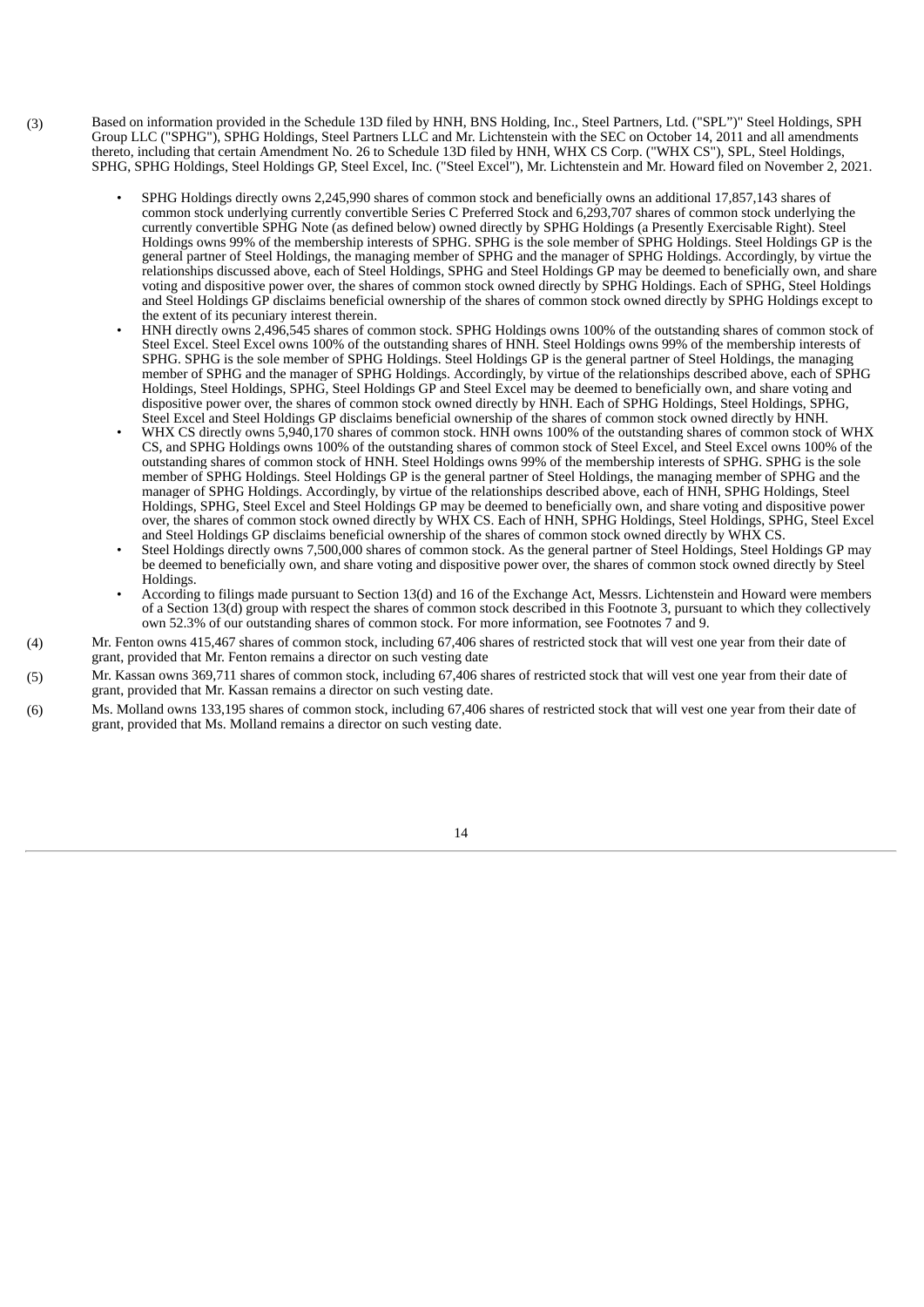- (7) Mr. Lichtenstein owns 1,599,660 shares of common stock, including 67,406 shares of restricted stock that will vest one year from their date of grant, provided that Mr. Lichtenstein remains a director on such vesting date. The reported number also includes 60,000 shares of common stock owned directly by SPL, of which Mr. Lichtenstein is the Chief Executive Officer and a control person. Accordingly, by virtue of the Mr. Lichtenstein's relationship with SPL, Mr. Lichtenstein may be deemed to beneficially own the shares of common stock of the Company owned directly by SPL. Mr. Lichtenstein disclaims beneficial ownership of the shares of common stock of the Company owned directly by SPL except to the extent of his pecuniary interest therein. Mr. Lichtenstein is also a member of the Section 13(d) group described in Footnote 3 above. Mr. Lichtenstein disclaims beneficial ownership of the shares of common stock of the Company owned directly by the other members of the Section 13(d) group except to the extent of his pecuniary interest therein.
- (8) Mr. Wald owns 387,956 shares of common stock, including 67,406 shares of restricted stock that will vest one year from their date of grant, provided that Mr. Wald remains a director on such vesting date.
- (9) Mr. Howard owns 816,589 shares of common stock, including 67,406 shares of restricted stock that will vest one year from their date of grant, provided that Mr. Howard remains a director on such vesting date. Mr. Howard is a member of the Section 13(d) group described in Footnote 3. Mr. Howard disclaims beneficial ownership of the shares of common stock of the Company owned directly by the other members of the Section 13(d) group except to the extent of his pecuniary interest therein.
- (10) Ms. Simril owns 99,369 shares of common stock, including 67,406 shares of restricted stock that will vest one year from their date of grant, provided that Ms. Simril remains a director on such vesting date.
- (11) Mr. Ashe owns 400,000 shares of common stock, including 200,000 shares of restricted stock that will vest on the second anniversary of their date of grant, subject to Mr. Ashe's continuous service with the Company through the vesting date.
- (12) Consists of shares of common stock owned as of November 15, 2021 by all current executive officers, which includes Messrs. Wong, Sherk, Ashe, Khalil and Lichtenstein (who is also a Director), and all Directors. For more information on our executive officers, see "*Item 10. Directors, Executive Officers and Corporate Governance - Information About our Executive Officers*."

### **Equity Compensation Plan Information**

The following table sets forth certain information regarding the Company's equity compensation plans as of July 31, 2021:

|                                                            | (a)                                                                                                  | (b)                                                                                  | (c)                                                                                                                                                                  |  |
|------------------------------------------------------------|------------------------------------------------------------------------------------------------------|--------------------------------------------------------------------------------------|----------------------------------------------------------------------------------------------------------------------------------------------------------------------|--|
| <b>Name</b>                                                | Number of securities to<br>be issued upon exercise<br>of outstanding options,<br>warrants and rights | Weighted-average<br>exercise price of<br>outstanding options,<br>warrants and rights | <b>Number of securities</b><br>remaining available for<br>future issuance under<br>equity<br>compensation plans<br>(excluding securities<br>reflected in column (a)) |  |
| Equity compensation plans approved by security holders     | $1,127,815^{(1)}$ \$                                                                                 | 0.04                                                                                 | $8,520,038^{(2)}$                                                                                                                                                    |  |
| Equity compensation plans not approved by security holders | $\overline{\phantom{m}}$                                                                             |                                                                                      |                                                                                                                                                                      |  |
| <b>Total</b>                                               | 1,127,815 \$                                                                                         | 0.04                                                                                 | 8,520,438                                                                                                                                                            |  |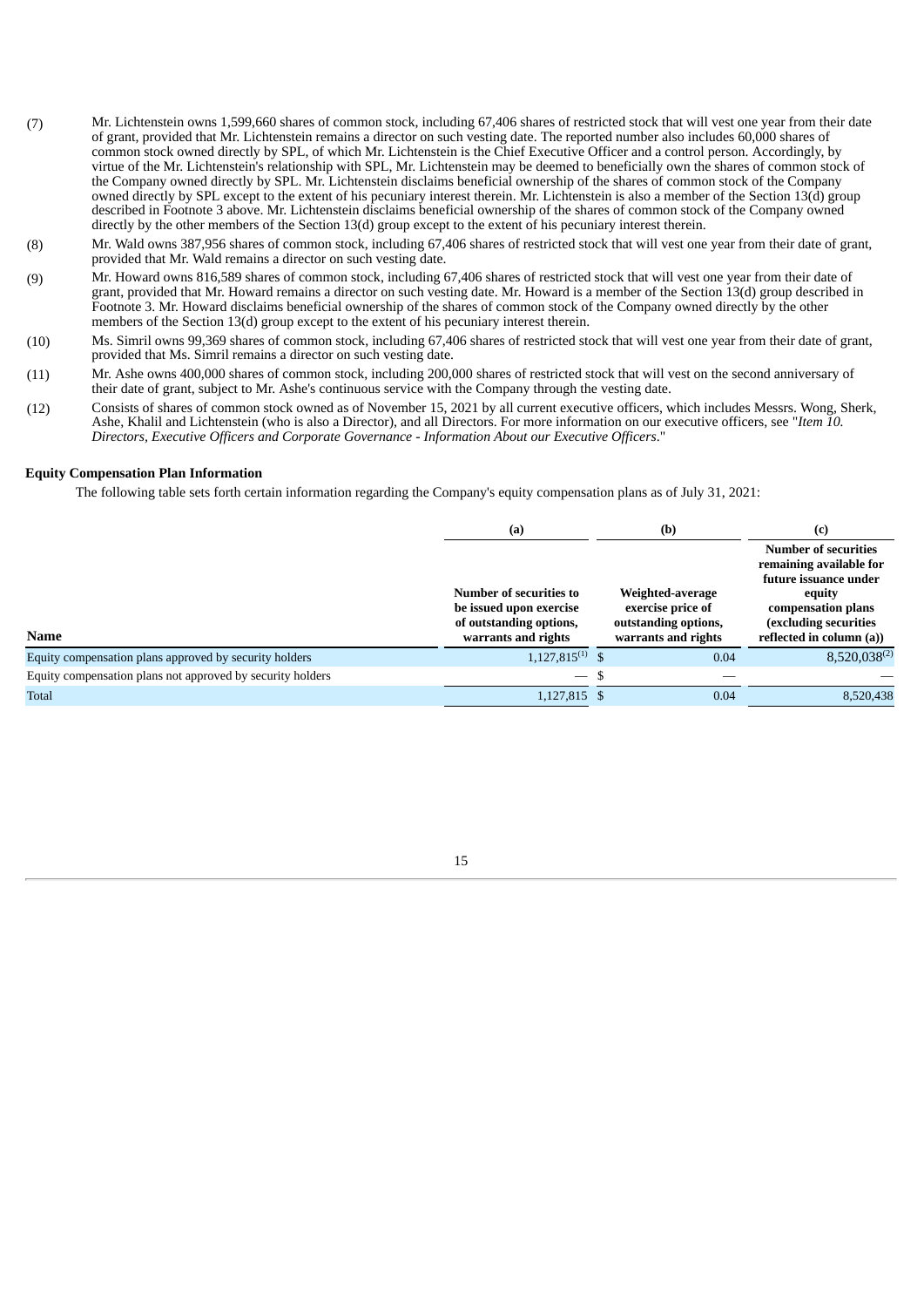- (1) · Includes shares underlying awards outstanding under various plans. On June 12, 2020, the Company's Board of Directors adopted, subject to stockholder approval, the 2020 Incentive Incentive Plan, and on July 23, 2020, the 2020 Incentive Plan was approved. The 2020 Incentive Plan replaced the 2010 Incentive Award Plan, as amended (the "2010 Incentive Plan"). As of July 23, 2020, no additional grants may be issued under the 2010 Incentive Plan. Any awards that are outstanding under the 2010 Incentive Plan continue to be subject to the terms and conditions of such plan.
- (2) Includes (i) 77,815 shares available for issuance under the Company's Amended and Restated 1995 Employee Stock Purchase Plan, as amended and (ii) 8,442,623 shares available for issuance under the 2020 Incentive Plan.

## **ITEM 13. CERTAIN RELATIONSHIPS AND RELATED TRANSACTIONS, AND DIRECTOR INDEPENDENCE**

#### **Certain Relationships and Related Person Transactions**

We describe in this section all reportable related person transactions to which we were or have been party since August 1, 2019. As of November 15, 2021, Steel Holdings and its affiliates, including two of our Directors who were members of a Section 13(d) group with these affiliated entities, beneficially owned approximately 52.3%

of our outstanding shares of common stock, including shares of Series C Preferred Stock and the SPHG Note (as defined below). For more information, see "Item 12. Security Ownership of Certain Beneficial Owners and Management and Related Stockholder Matters." Mr. Lichtenstein, our Interim Chief Executive Officer, Director and Executive Chairman, is also the Executive Chairman of Steel Holdings GP. Mr. Howard, a member of our Board, is the President and a director of Steel Holdings GP.

#### *SPHG Note Transaction*

On February 28, 2019, the Company entered into that certain 7.50% Convertible Senior Note Due 2024 Purchase Agreement with SPHG Holdings, whereby SPHG Holdings agreed to loan the Company \$14.9 million in exchange for a 7.50% Convertible Senior Note (the "SPHG Note") in the amount of \$14.9 million, due 2024, issued to SPHG Holdings (the "SPHG Note Transaction"). The SPHG Note bears interest at the rate of 7.50% per year, payable semi-annually in arrears on March 1 and September 1 of each year, beginning on September 1, 2019. As of October 31, 2021, the Company had made interest payments in the amounts of \$3.0 million and had \$14.9 million aggregate principal amount remained outstanding. The SPHG Note will mature on March 1, 2024, unless earlier repurchased by the Company or converted by the holder in accordance with its terms prior to such maturity date.

The SPHG Note is convertible into shares of the Company's common stock at an initial conversion rate of 421.2655 shares of common stock per \$1,000 principal amount of the SPHG Note (which is equivalent to an initial conversion price of approximately \$2.37 per share), subject to adjustment upon the occurrence of certain events. The initial conversion price represents a conversion premium of 25% over the volume weighted average price of the Company's common stock for the 20 trading days ending February 27, 2019.

SPHG Holdings has the right to require the Company to repurchase the SPHG Note upon the occurrence of certain fundamental changes, subject to certain conditions, at a repurchase price equal to 100% of the principal amount of the SPHG Note plus accrued and unpaid interest. The Company will have the right to elect to cause the mandatory conversion of the SPHG Note in whole, and not in part, at any time on or after March 6, 2022, subject to certain conditions including that the stock price of the Company exceeds a certain threshold.

Our Board established a special committee, consisting solely of independent directors not affiliated with SPHG Holdings, to review and consider a financing transaction including a transaction with SPHG Holdings. The terms and conditions of the SPHG Note Transaction were determined by the special committee to be fair and in the best interests of the Company, and the special committee recommended that the Board approve the SPHG Note

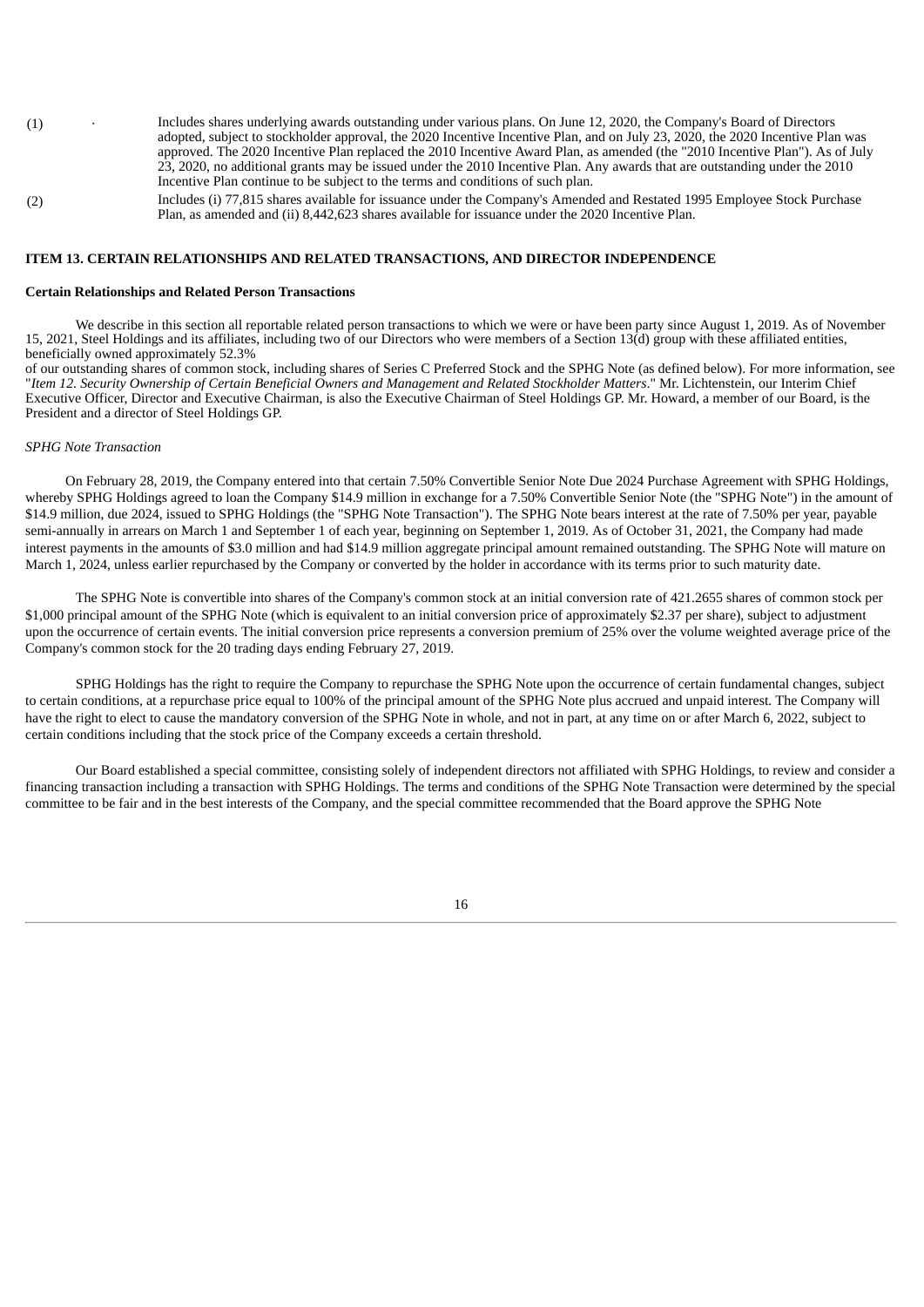Transaction and the transactions contemplated thereby. See Note 7, "Debt - 7.50% Convertible Senior Note" to the Consolidated Financial Statements included in Pthe Original Form 10-K.

#### *Steel Holdings Expression of Interest*

On November 19, 2020, the Company's Board received a preliminary, non-binding expression of interest (the "Expression of Interest") from Steel Holdings to acquire all of the outstanding shares of common stock not already owned by Steel Holdings or its affiliates for a combination of cash and Steel Holdings 6% Series A Preferred Units, which would imply a value per share of common stock in the range of \$0.65 to \$0.72 per share. The Board has established a special committee comprised solely of independent directors (the "Acquisition Proposal Special Committee") authorized to retain independent legal and financial advisors and to review, evaluate, negotiate and approve or disapprove the Expression of Interest, and to explore alternative strategies or transactions. The Acquisition Proposal Special Committee announced on January 11, 2021 that it had retained financial advisors and legal counsel. As set forth in the Expression of Interest, the proposed transaction will be subject to the approval of the Acquisition Proposal Special Committee, as well as a nonwaivable condition requiring approval of a majority of the shares outstanding of the Company not owned by Steel Holdings and its affiliates and related parties. The Board resolutions establishing the Acquisition Proposal Special Committee expressly provide that the Board will not approve the proposed transaction contemplated by the Expression of Interest or any alternative thereto without a prior favorable recommendation by the Acquisition Proposal Special Committee.

The Board has only received a proposal, which it continues to negotiate with Steel Holdings. The proposal under negotiation does not constitute a definitive offer capable of acceptance, and may be withdrawn at any time and in any manner. There can be no assurance that any definitive offer will be made, that any agreement will be executed or that the transaction proposed in the Expression of Interest or any other transaction will be approved or completed. The Company is not obligated to disclose any further developments or updates on the progress of the proposed transaction until either the Company enters into a definitive agreement or the Acquisition Proposal Special Committee determines no such transaction will be approved.

### *Management Services Agreement*

On June 14, 2019, the Company entered into a management services agreement (the "Management Services Agreement") with Steel Services, an indirect wholly-owned subsidiary of Steel Holdings, effective as of June 1, 2019. The Management Services Agreement superseded all prior agreements between the Company and Steel Services. Pursuant to the Management Services Agreement, Steel Services provides the Company and its subsidiaries with the non-exclusive services of a person or people to serve in various positions or functions, and perform duties normally associated with those specific or substantially equivalent positions or functions for the Company, including: legal and environmental, health and safety, finance and treasury, human resources, lean, internal audit, mergers and acquisitions, and information technology (the "Services").

The Management Services Agreement provides that the Company will pay Steel Services a fixed monthly fee of \$282,800 in consideration of the Services and will reimburse Steel Services and its representatives for all reasonable expenses incurred in providing the Services. Additionally, Steel Services shall, to the extent legally permissible, earn a reasonable success fee to be mutually agreed upon by the parties for any acquisition, divestiture, or financing transaction completed by the Company during the term of the Management Services Agreement.

The Management Services Agreement was renewed for an additional one-year period on December 31, 2020 and will automatically renew for successive one-year periods (each such period, a "Term") unless and until terminated: (i) by either party, effective on the last day of the current Term, upon not less than 90 days' written notice to the other; (ii) by the Company, at any time, on less than 90 days' notice (provided that, in the case of (i) or (ii), the Company pays a termination fee to Steel Services as provided in the Management Services Agreement, which fee shall equal 125% of the fees due under the Management Services Agreement from and including the termination date until the 90th day following the date of such termination); (iii) immediately upon the bankruptcy or dissolution of Steel Services; (iv) promptly by the Company upon a material breach of the 2019 Management

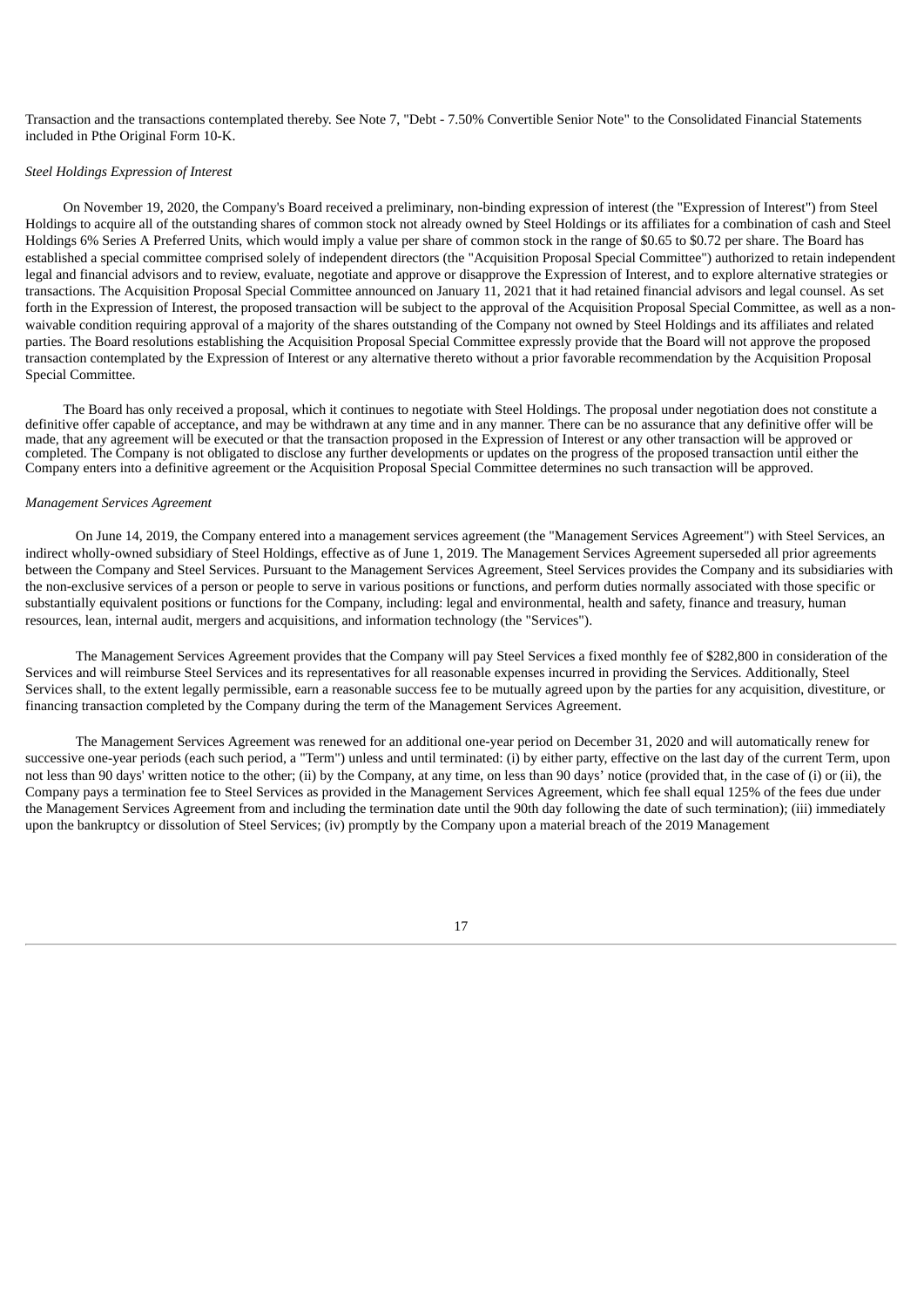Services Agreement by Steel Services; or (v) immediately by the Company for Cause (as defined in the Management Services Agreement).

In April 2019, the Board authorized a special committee, which consists solely of independent Directors not affiliated with Steel Holdings or its affiliates, to review, negotiate, approve or reject transactions between the Company and Steel Holdings or its affiliates. The special committee reviewed, considered and recommended for approval by the Board the Management Services Agreement, which was subsequently approved by the Board with directors affiliated with Steel Services or its affiliates abstaining. In performing the Services, Steel Services is subject to the supervision and control of the special committee and is to report to the special committee and/or such other person designated by the special committee.

Total expenses incurred related to the Management Services Agreement totaled approximately \$4.2 million and \$3.4 million for Fiscal 2021 and Fiscal 2020, respectively. For Fiscal 2021 and Fiscal 2020, amounts due to Steel Services were \$0.9 million and \$0.8 million, respectively.

#### *Air Travel*

For Fiscal 2021, the Company also incurred expenses payable to SP General Services, LLC, an affiliate of Steel Holdings, for business-related air travel in the amounts of \$0.3 million.

## *Delaware Litigation Settlement*

On August 13, 2021, the Company, together with certain of its current and former directors of the Board, including Messrs. Lichtenstein, Kassan, Howard, Fenton and Wald (the "Defendants"), entered into an MOU in connection with settlement of the Reith v. Lichtenstein, et al., C.A. No. 2018-0277- MTZ (Del. Ch. 2018) class and derivative action. Pursuant to the MOU, the Defendants agreed to cause their directors' and officers' liability insurance carriers to pay to the Company \$2.75 million in cash. The payment shall be paid into an escrow account within 14 business days of the later of (i) the entry of the scheduling order in connection with the stipulation of the settlement; or (ii) the date on which Plaintiff's counsel provides to the Defendants' counsel written payment and wire instructions. Additionally, pursuant to the MOU, as well as separate letter agreements between the Company and such individuals, Messrs. Lichtenstein and Howard agreed to surrender to the Company an aggregate 3.2 million shares of common stock, which are all part of the December 2017 Awards, in consideration for services to the Company. For more information on these surrenders, see "*Item 11. Executive Compensation —Director Compensation—December 2017 Awards*." Pursuant to the MOU, the Company has also agreed to pay the Plaintiff's counsel legal fees for this matter. The settlement requires court approval, and there can be no assurances that such approval will be granted.

### **Related Person Transaction Policies and Procedures**

Pursuant to our Audit Committee charter, our Audit Committee has the sole and direct responsibility and authority to administer our related person transaction policies and procedures. All related person transactions, as defined under the rules of the Nasdaq and Item 404(a) of Regulation S-K, are expected to receive the approval of the Audit Committee (or, in the event it is inappropriate for the Audit Committee to review such transaction due to a conflict of interest or otherwise, by other independent directors of our Board). Under its procedures, the Audit Committee (or other subset of independent directors of our Board) considers all facts and information that are available and deemed relevant by it, including, but not limited to, whether the transaction is on terms no less favorable than the terms generally available to an unaffiliated third person under the same or similar circumstances, as well as the extent of the related person's interest in the transaction.

In addition, our Code of Business Conduct and Ethics prohibits Directors, officers and employees from entering into transactions or relationships amounting to conflicts of interest, which are defined to arise when such officer, Director or employee of the Company takes action or has an interest that prevents them from performing their Company duties and responsibilities honestly, impartially, objectively and effectively. Individuals are responsible for disclosing any transaction or relationship that could reasonably give rise or appear to give rise to a conflict of interest, in the case of employees, to the Legal Department, and in the case of Directors and officers, to the Board, which, in each case, is responsible for determining whether a conflict of interest exists.

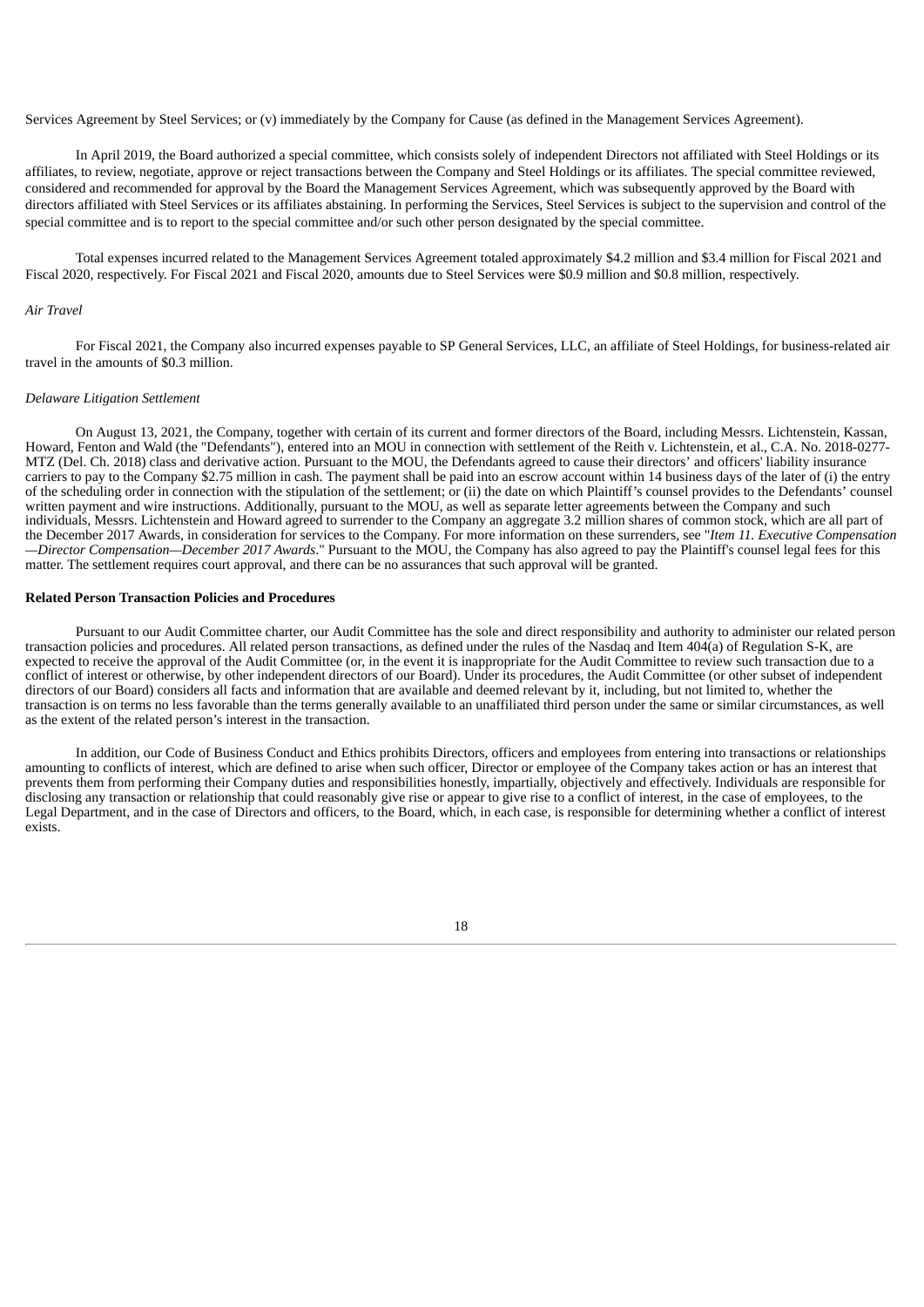#### **Director Independence**

#### *Board Independence*

The Board has determined that each of Messrs. Fenton and Wald and Msses. Molland and Simril satisfies the criteria for being an "independent director" under the standards of Nasdaq and has no material relationship with the Company other than by virtue of his or her service on the Board. A full list of current Directors is set forth in "Item 10. Directors, Executive Officers and Corporate Governance - Information About our Directors."

### *Committee Independence*

The Audit Committee currently consists of Mr. Fenton, Ms. Simril, and Mr. Wald, as chairman, each of whom is independent for purposes of membership on that committee, as determined in accordance with the applicable Nasdaq listing standards and Rule 10A-3 under the Exchange Act. The Compensation Committee currently consists of Mr. Fenton, as chairman, and Ms. Molland, each of whom is an independent director for purposes of membership on that committee, as determined in accordance with the Compensation Committee charter and applicable Nasdaq listing standards. The Governance Committee currently consists of Mr. Wald and Ms. Molland, as chairwoman, each of whom is independent as defined in applicable Nasdaq listing standards.

### *Controlled Company Status*

Steel Holdings and its affiliates, including Messrs. Howard and Lichtenstein, beneficially own as of November 15, 2021 approximately 52.3% of our outstanding shares of common stock, which includes shares of common stock underlying currently convertible Series C Preferred Stock and the SPHG Note.

As a result, we are a "controlled company" within the meaning of Rule 5615(c) of the Nasdaq Listing Rules. Under the Nasdaq listing standards, a company of which more than 50% of the voting power for the election of directors is held by an individual, group or another company is a "controlled company" and may elect not to comply with certain Nasdaq corporate governance requirements, including: (i) the requirement that a majority of the Board consist of independent directors; (ii) the requirement that we have director nominees selected or recommended for the Board's selection, either by a majority vote of only the independent directors or by a nomination committee comprised solely of independent directors, with a written charter or Board resolution addressing the nominations process; and (iii) the requirement that we have a compensation committee that is composed entirely of independent directors with a written charter addressing the committee's purpose and responsibilities. A majority of our Board is currently independent, and each of our Audit Committee, Compensation Committee and Governance Committee is fully independent and has its own charter. As such, we do not currently rely on any of these exemptions, although we may elect to do so in the future.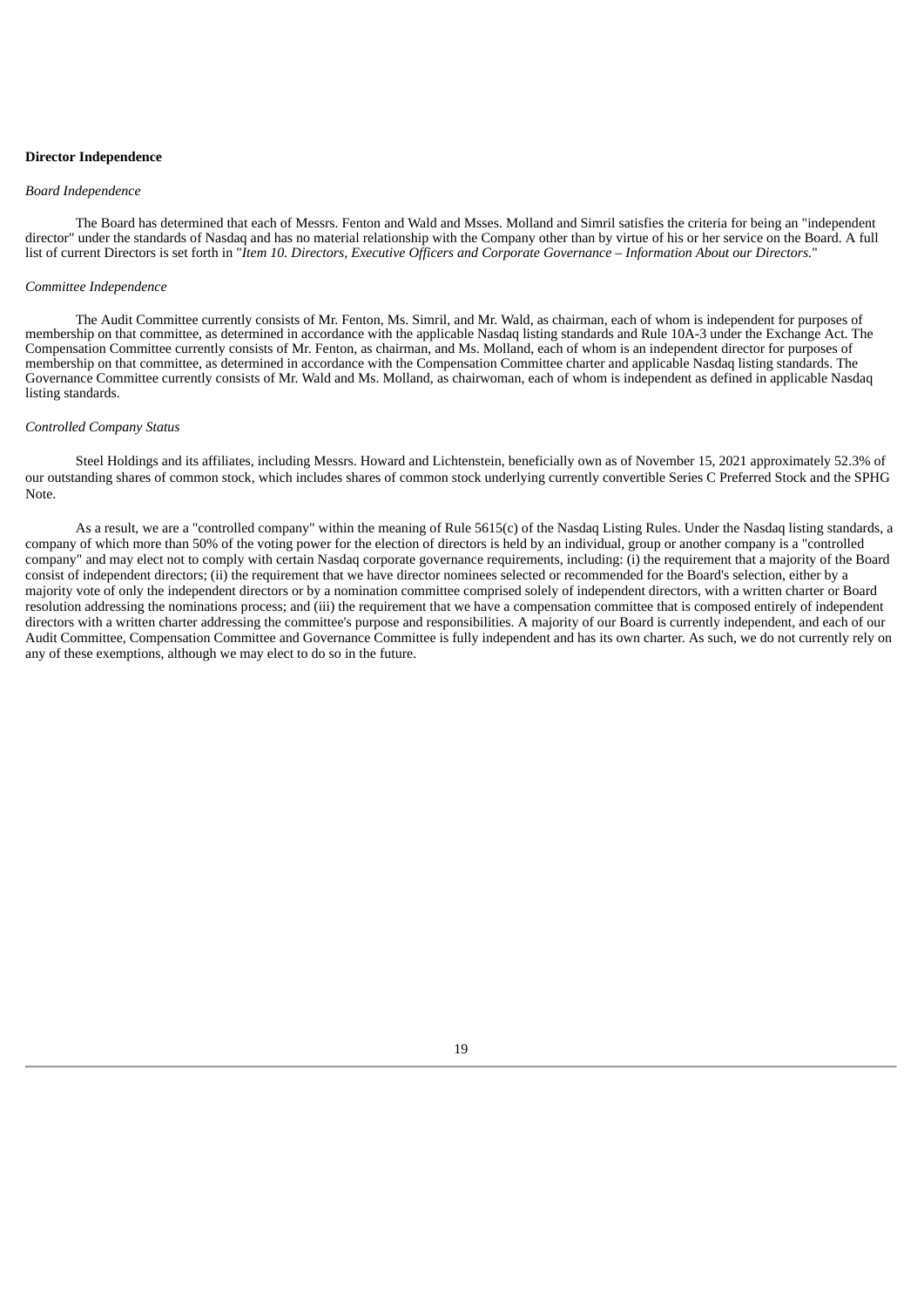## **ITEM 14. PRINCIPAL ACCOUNTING FEES AND SERVICES**

The following table presents fees for professional audit services and other services rendered by the Company's independent registered public accounting firm for the fiscal years ended July 31, 2021 and 2020:

| <b>Fee Category</b>               | <b>Fiscal 2021 Fees</b>  | <b>Fiscal 2020 Fees</b> |
|-----------------------------------|--------------------------|-------------------------|
| Audit Fees <sup>(1)</sup>         | \$2,232,486              | \$2,105,377             |
| Audit-Related Fees <sup>(2)</sup> |                          | 16,500                  |
| <b>Tax Fees</b>                   | $\overline{\phantom{0}}$ |                         |
| All Other Fees                    |                          |                         |
| <b>Total Fees</b>                 | \$2,232,486              | \$2,121,877             |

- (1) **Audit Fees.** Audit fees for Fiscal 2021 and Fiscal 2020 consist of fees billed for professional services rendered for the audit of the Company's consolidated financial statements and review of the interim consolidated financial statements included in quarterly reports, services that are normally provided by the Company's auditors in connection with statutory and regulatory filings or engagements.
- (2) **Audit-Related Fees.** Audit-related fees for Fiscal 2020 consist of fees billed for assurance and related services that are reasonably related to the performance of the audit or review of the Company's consolidated financial statements and are not reported in "Audit Fees." Those auditrelated services for Fiscal 2020 include audits of an employee benefit plan.

## **Audit Committee Policy on Pre-Approval of Services of Independent Registered Public Accounting Firm**

The Audit Committee's policy is to pre-approve all audit services to be provided by the Company's independent registered public accounting firm or other firms, and all non-audit services to be provided by the Company's independent registered public accounting firm. These services may include audit services, audit-related services, tax services and other services. Pre-approval is generally provided for up to one year and any pre-approval is detailed as to the particular service or category of services and is generally subject to a specific budget. The Company's independent registered public accounting firm and management are required to periodically report to the Audit Committee regarding the extent of services provided by the independent registered public accounting firm in accordance with this pre-approval and the fees for the services performed to date. The Audit Committee may also pre-approve particular services on a case-by-case basis. During Fiscal 2021 and Fiscal 2020, all services rendered by BDO USA, LLP to the Company were pre-approved by the Audit Committee.

## **PART IV**

## **ITEM 15. EXHIBITS AND FINANCIAL STATEMENT SCHEDULES**

(a) 3. Exhibits.

The exhibits listed in the Exhibit Index are filed, furnished or incorporated by reference in this report.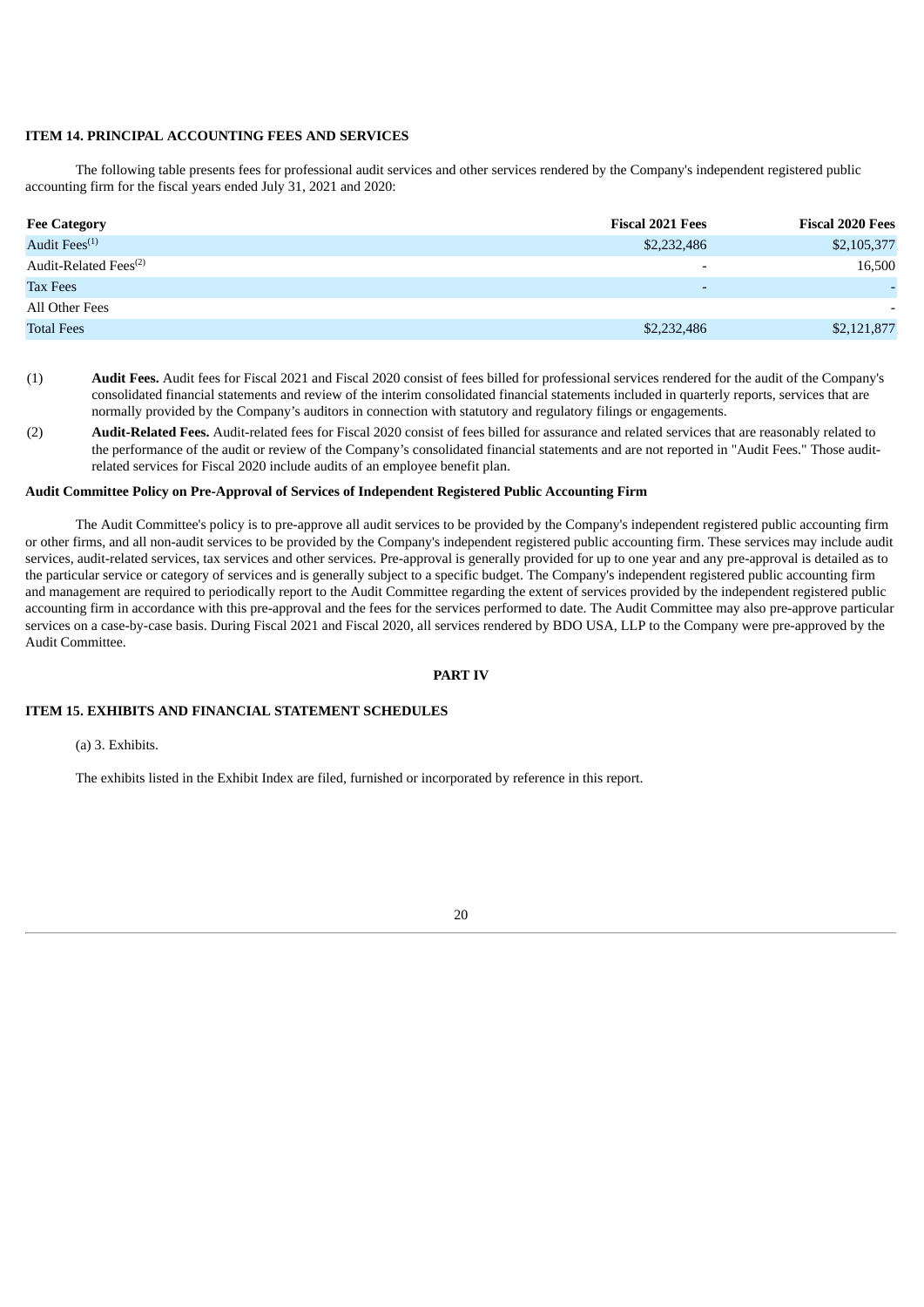## **EXHIBIT INDEX**

| Exhibit<br>Number | <b>Description</b>                                                                                   |
|-------------------|------------------------------------------------------------------------------------------------------|
| 31.3              | Certification of Principal Executive Officer pursuant to Section 302 of the Sarbanes-Oxley Act 2002. |
| 31.4              | Certification of Principal Financial Officer pursuant to Section 302 of the Sarbanes-Oxley Act 2002. |
| 104               | Cover Page Interactive Data File (embedded within the Inline XBRL Document).                         |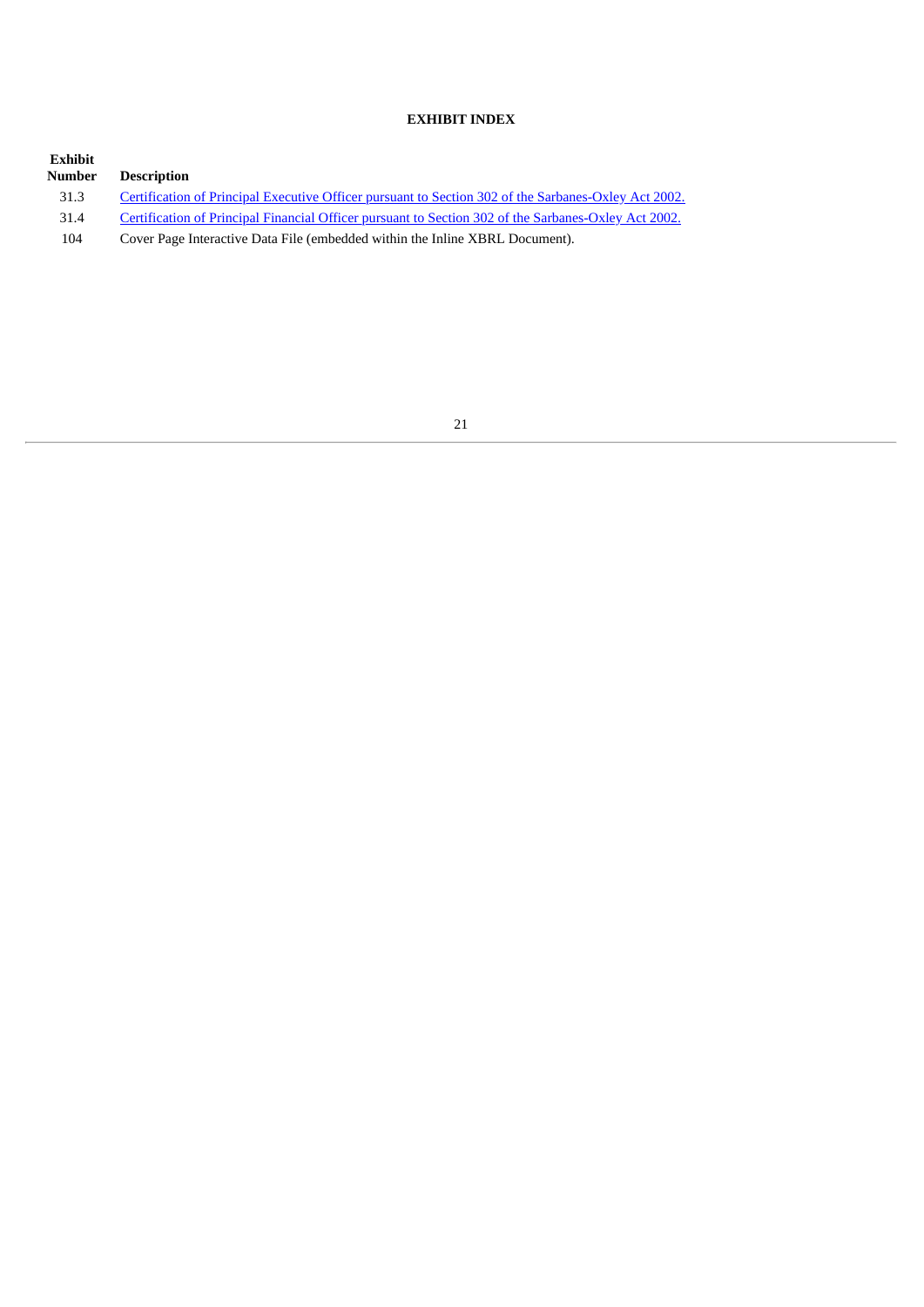## **SIGNATURES**

Pursuant to the requirements of Section 13 or 15(d) of the Securities Exchange Act of 1934, the registrant has duly caused this report to be signed on its behalf by the undersigned, thereunto duly authorized.

Date: November 30, 2021

STEEL CONNECT, INC.

By:  $\frac{1}{s}$  /s/ Jason Wong

Jason Wong Chief Financial Officer

(Principal Financial Officer)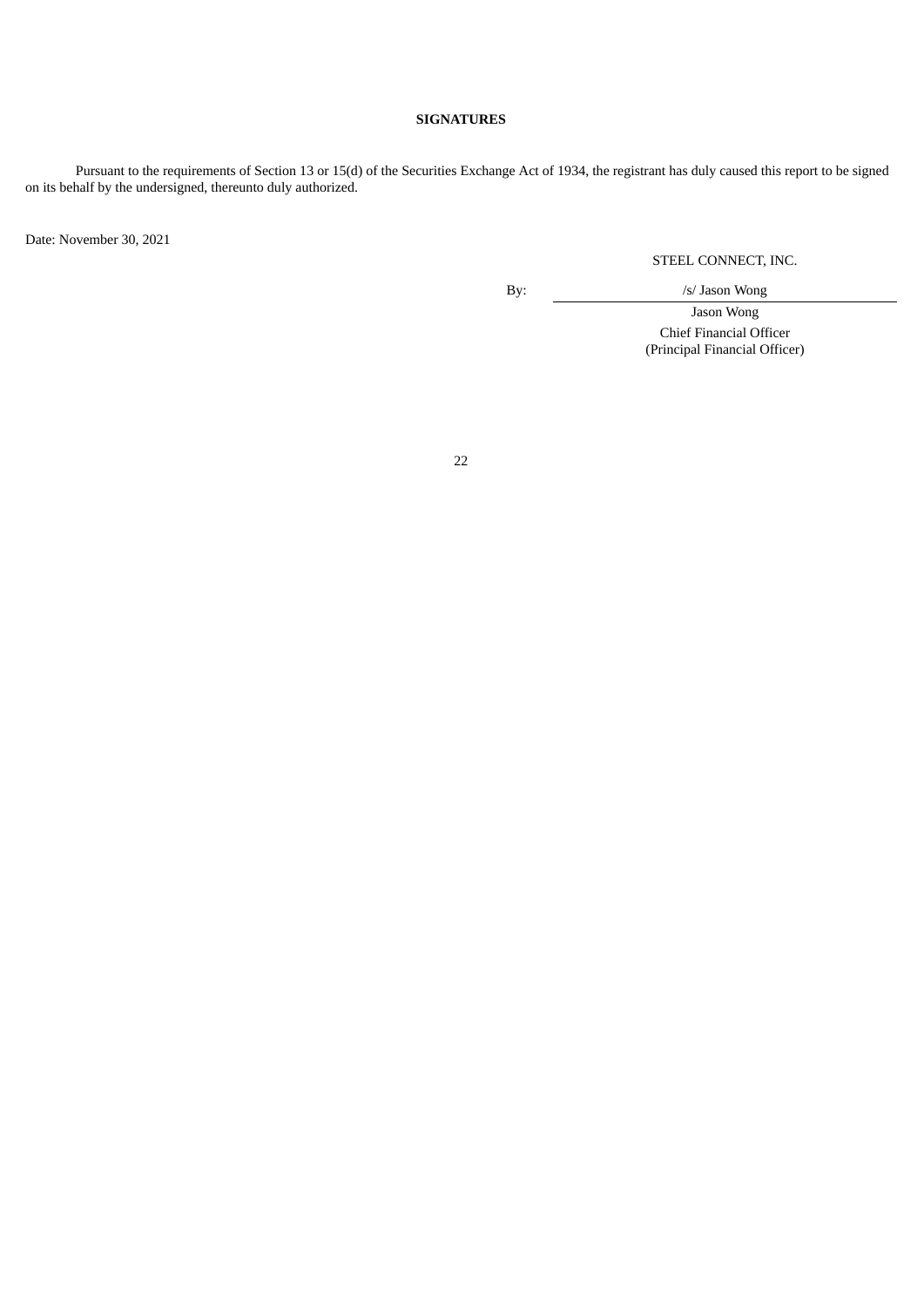## **CERTIFICATION PURSUANT TO EXCHANGE ACT RULE 13a-14(a) OR 15d-14(a) AS ADOPTED PURSUANT TO SECTION 302 OF THE SARBANES-OXLEY ACT OF 2002**

<span id="page-25-0"></span>I, Warren G. Lichtenstein, certify that:

- 1. I have reviewed this Amendment No. 1 to the annual report on Form 10-K of Steel Connect, Inc.; and
- 2. Based on my knowledge, this report does not contain any untrue statement of a material fact or omit to state a material fact necessary to make the statements made, in light of the circumstances under which such statements were made, not misleading with respect to the period covered by this annual report.

Date: November 30, 2021

By: /S/ WARREN G. LICHTENSTEIN

**Warren G. Lichtenstein Interim Chief Executive Officer**